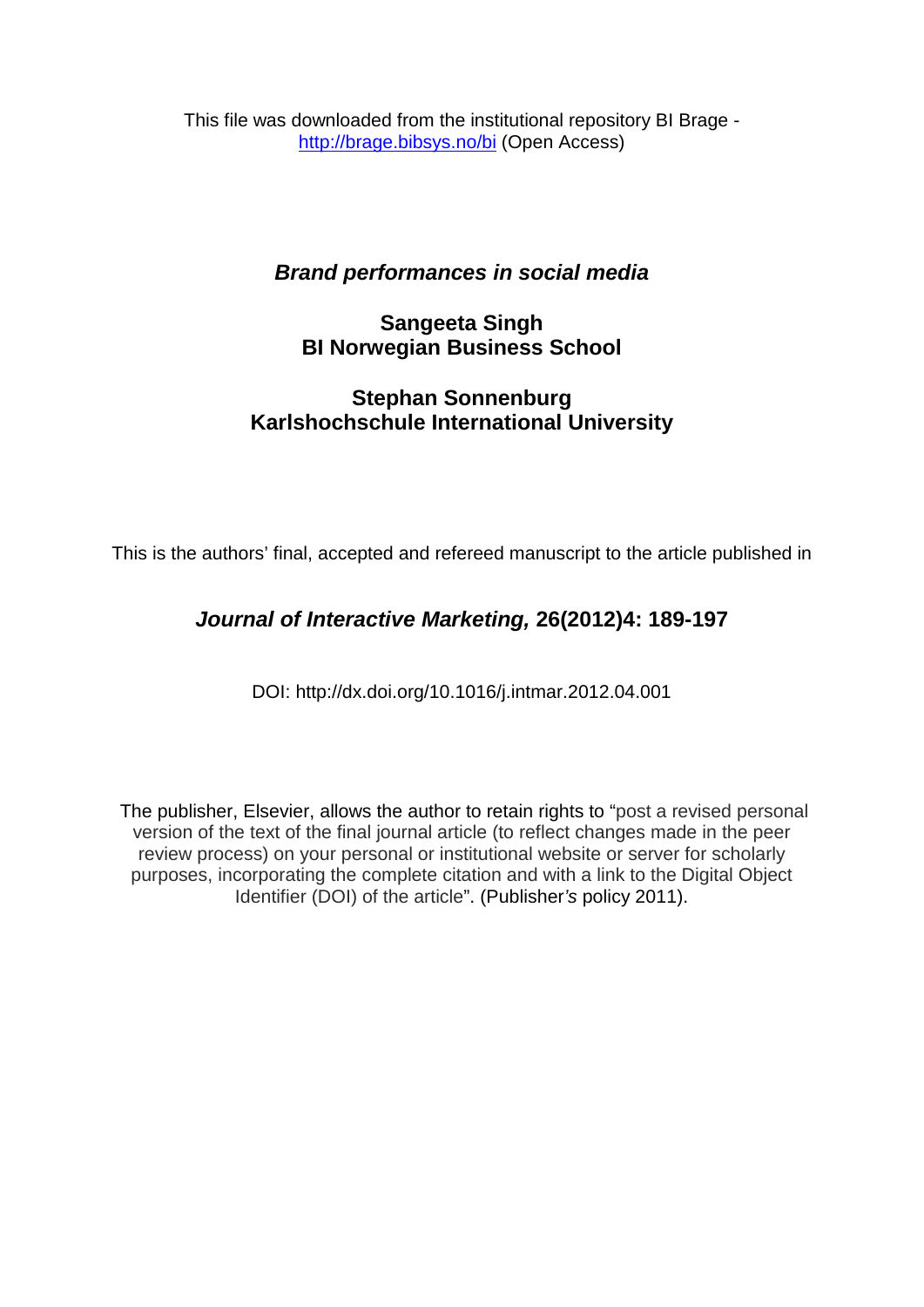## **Forthcoming in the Journal of Interactive Marketing**

## **Brand Performances in Social Media**

## **Sangeeta Singh**

Associate Professor Department of Marketing BI Norwegian Business School Nydalsveien 37 Oslo 0484 NORWAY

## **Stephan Sonnenburg**

Professor Faculty of Management and Performance Karlshochschule International University Karlstraβe 36-38 76133 Karlsruhe GERMANY

The authors would like to acknowledge the financial backing of the YGGDRASIL grant from The Norwegian Research Council in making this production possible. We also thank Edward C. Malthouse, the editor, for recognizing the potential of our unconventional script and Erik Olson of BI Norwegian Business School for his positive critiques.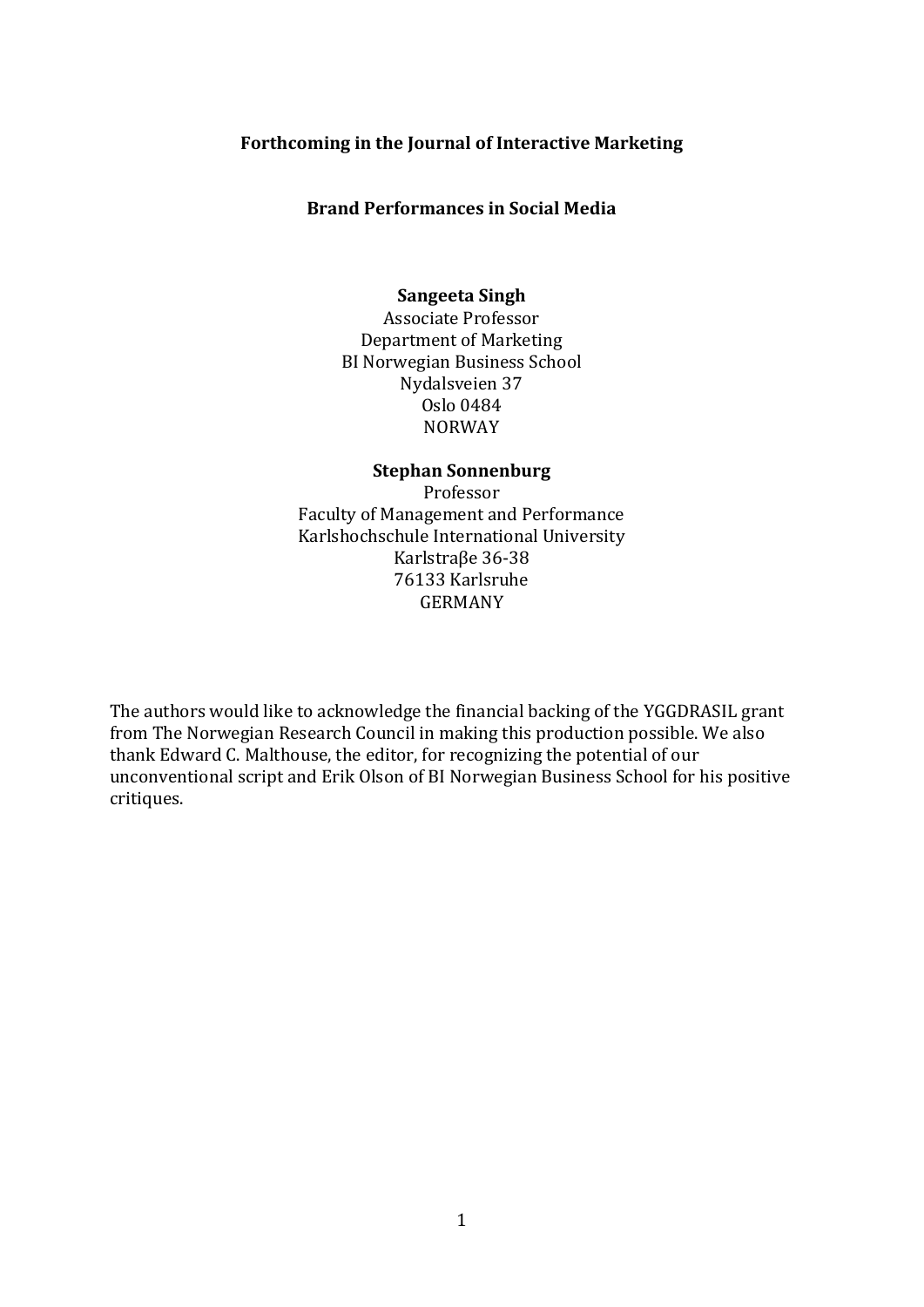## **Brand Performances in Social Media**

# **Abstract**

The branding literature has long recognized the power of storytelling to provide meaning to the brand and practitioners have used storytelling to enhance consumers' connections with brands. The premise of brand storytelling has been that the story and its content, production, and distribution are the brand owner's realm and the consumer primarily a listener. The emergence of social media has changed the consumers' role in storytelling from that of a passive listener to a more active participant. Our paper uses the metaphor of improvisation (improv) theater to show that in social media, brand owners do not tell brand stories alone but co-create brand performances in collaboration with the consumers. The first and foremost contribution of such a conceptualization is that it offers a semantic framework that resolves issues in storytelling , demonstrates the necessity of co-creation in storytelling, and identifies the core of an inspiring story. The improv theater metaphor also helps identify the following three propositions relevant for branding in social media: (i) the process of improvisation is more important than the output, (ii) managing brands is about keeping the brand performance alive, and (iii) understanding the audience and its roles is the prerequisite for a successful brand performance.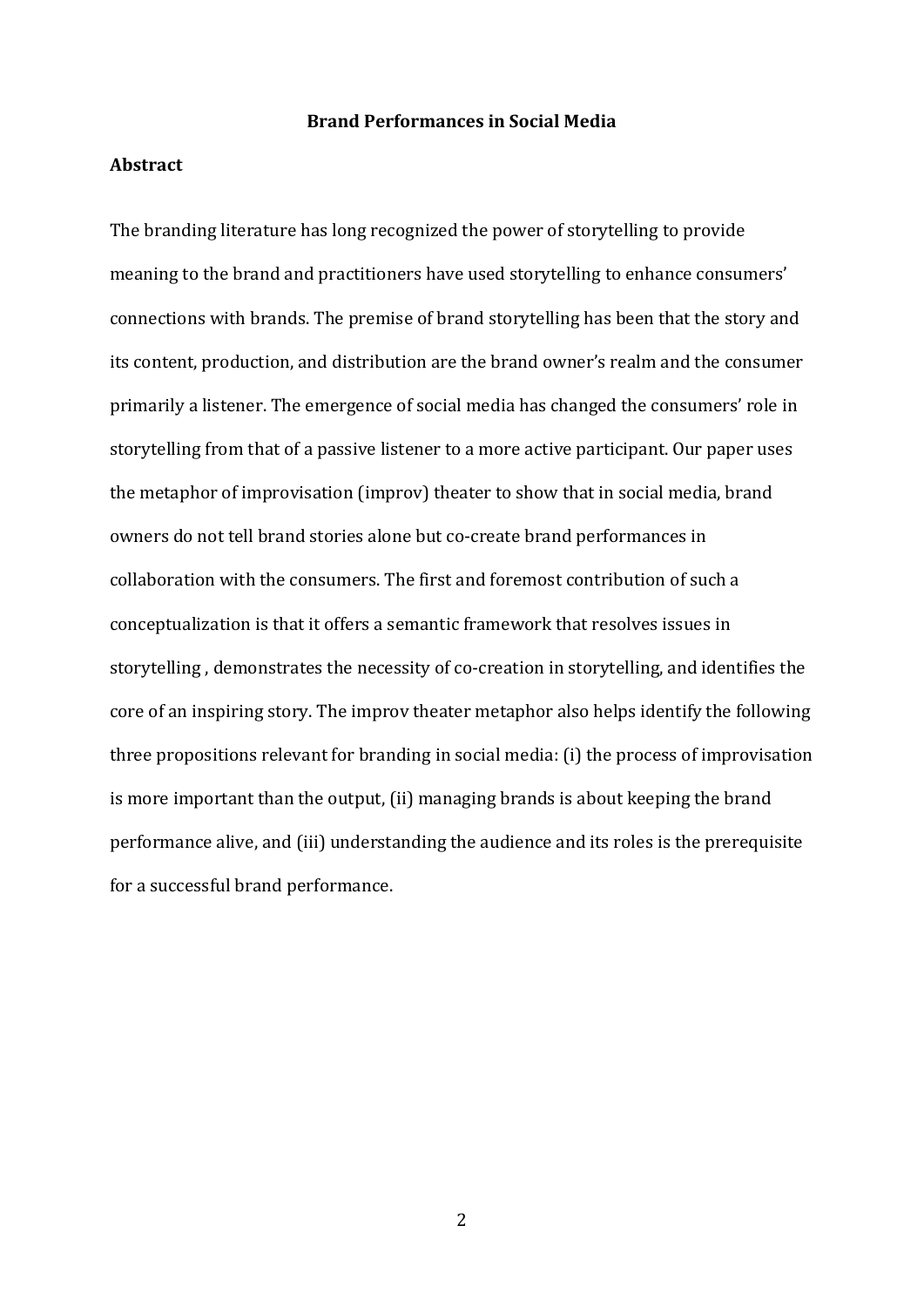#### **Prologue: Storytelling.**

Stories contain indices such as locations, actions, attitudes, problems, characters, etc. that cause both empathy in the listener [\(Woodside 2010\)](#page-24-0) and help the story being recalled [\(Schank 1999\)](#page-24-1). Story indices create empathy by providing a meaning and the more indices a story has the more places the story can reside in memory and consequently, better recalled. For example, Marlboro successfully used the story of the Marlboro cowboy that conjured up rugged cowboy country with the masculine cowboy. The visuals used in Marlboro's television advertising, dusty canyon terrain (which later represented the quintessential *Marlboro Country*), reflected the idea of freedom in wideopen spaces. These visuals were reinforced with the recognizable theme music from the popular movie of the time, *The Magnificent Seven*, a Western drama with seven tough gunfighters. The story of the Marlboro man had several indices that helped it achieve this goal: the location of cowboy country, the character of the cowboy as a hero and a protagonist, the attitude of independence, and the recognizable music from the film *The Magnificent Seven*. The story of the Marlboro man was so convincing that even when tobacco advertising was banned on television in 1971, the Marlboro man did not ride off into the proverbial sunset but instead successfully moved to print ads and billboards.

Stories also create or enhance connections with the brand by providing a theme to create conversations between consumers and brands and among consumers themselves that allow the consumers to fit in their own experiences into the brand story [\(Escalas](#page-23-0)  [2004\)](#page-23-0). Successful brands such as Harley Davidson nurture these consumer connections and provide opportunities for storytelling by creating events that bring the brand closer to the customer such as *Harley Owners' Group* (H.O.G.) *Rallies* and the *Harley Posse Ride*,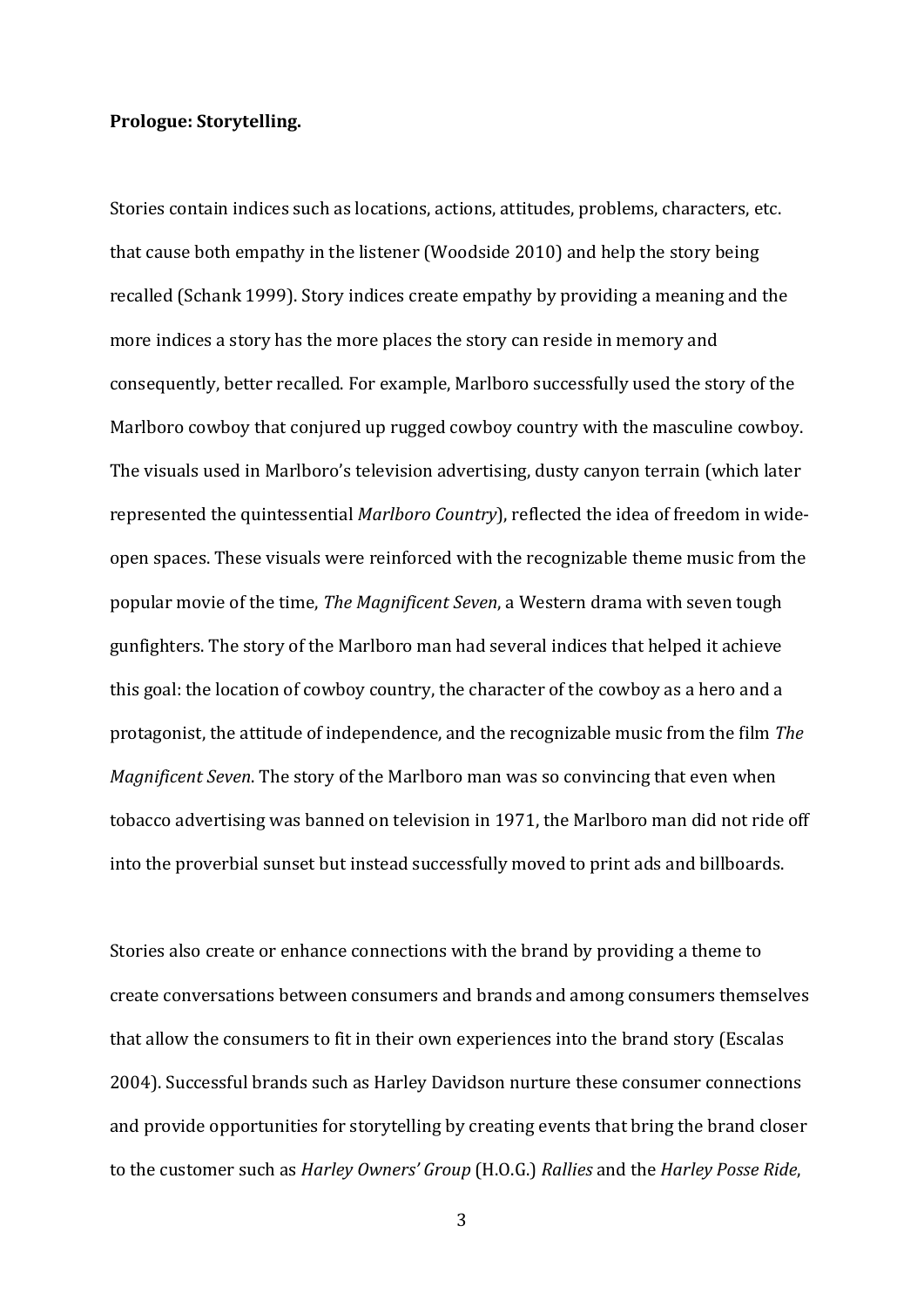where riders share their brand related stories with other riders. Thus, stories can help build awareness, comprehension, empathy, recognition, recall, and provide meaning to the brand.

While the branding literature recognizes the importance of stories for brands [\(Brown,](#page-22-0)  [Kozinets and Sherry 2003;](#page-22-0) [Escalas 2004;](#page-23-0) [Woodside, Sood and Miller 2008\)](#page-24-2), the story content, production, and distribution has been dominated by the brand owner [\(Brown,](#page-22-0)  [Kozinets and Sherry 2003\)](#page-22-0), but this is changing due to the emergence of social media that enables user-generated brand content. Social media includes discussion forums, blogs, social platforms, and video-, photo-, and news-sharing sites that provide networks, relations, and interactions – the three ingredients central to co-creation [\(Vargo and Lusch 2004\)](#page-24-3). Thus, it is inevitable that social media, with its opportunities for networks, relations, and interactions between brands and consumers, results in cocreation [\(Deighton and Kornfeld 2009\)](#page-22-1). When brands and consumers co-create brand stories, owners do not have complete control of their brands [\(Hennig-Thurau et al.](#page-23-1)  [2010\)](#page-23-1) as consumer-generated brand stories can spread as rapidly as those created by companies [\(Muñiz and Schau 2007\)](#page-23-2). This consumer-generated content provides compelling evidence of brand perceptions and attributes that may or may not be endorsed by the brand owner. The brand owner therefore, has to navigate its brand content through the consumer-generated content to ensure that consumers' brand stories remain as close to as the brand owner's desired story.

The goal of our paper is to offer a semantic framework for navigating brands in social media. This is done by conceptualizing brands in a social media setting using the metaphor of improvisation (improv) theater performances. The metaphorical approach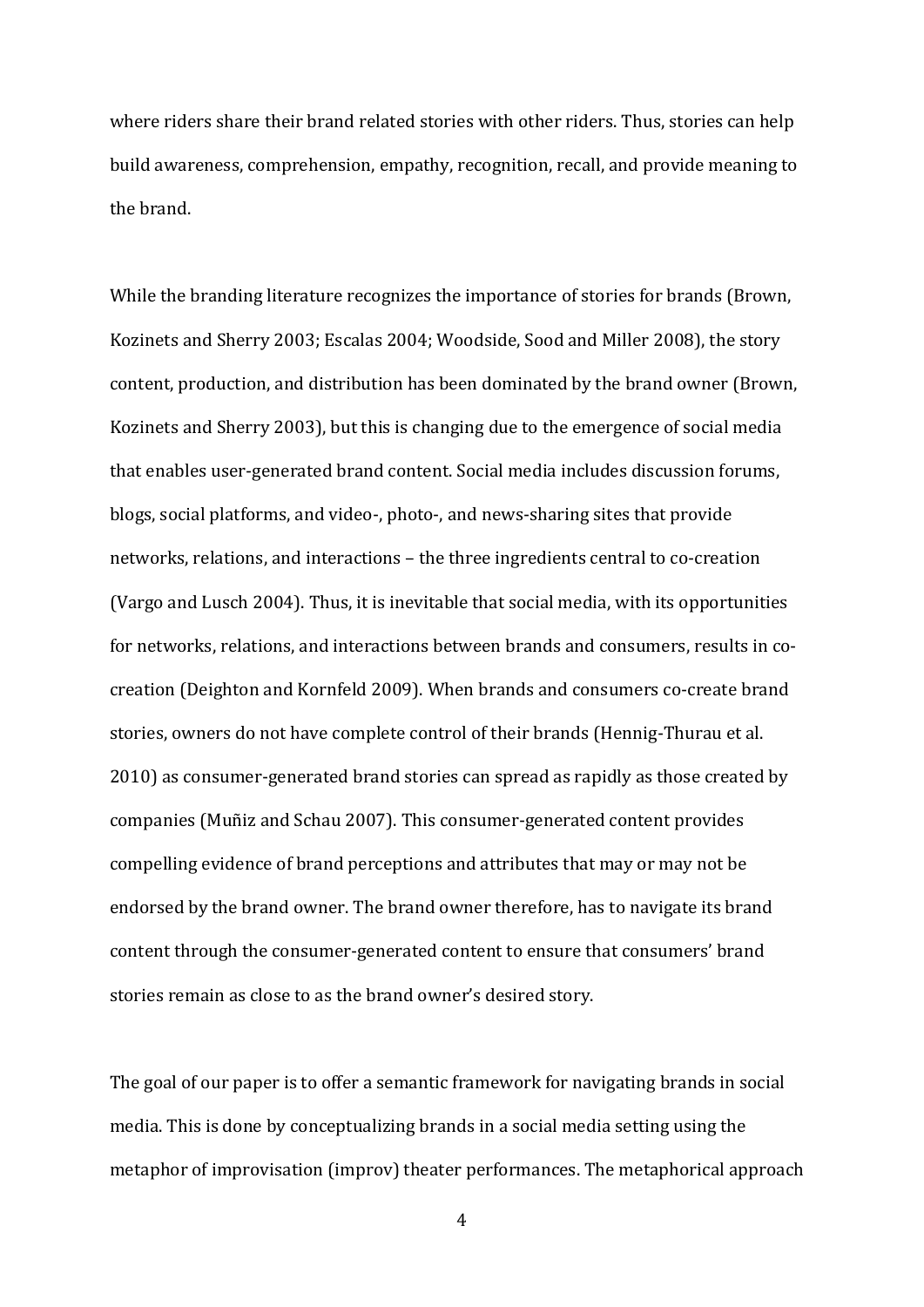compares the abstract phenomenon with a (more) concrete one – identifying equivalent relationships based on knowledge transfer from a source domain (the concrete phenomenon, improv theater) onto the target domain (the abstract phenomenon, brands in social media), using the learning from the concrete phenomenon to help understand the abstract one.

In our case, the improv theater serves as an insightful metaphor for understanding brands in the social media arena because brand owners and users in social media interact with one another in the same impromptu and uncontrolled fashion that characterizes improv theater. Researchers in marketing and branding have already drawn parallels with classical theater using many expressions from the world of theater such as drama [\(Moisio and Arnould 2005\)](#page-23-3), performance [\(Deighton 1992\)](#page-22-2), front and back stage [\(Grove and Fisk 1992\)](#page-23-4), hero [\(Mark and Pearson 2001\)](#page-23-5), role [\(Kozinets et al.](#page-23-6)  [2010\)](#page-23-6), props [\(Baron, Harris and Harris 2001\)](#page-22-3), and storytelling [\(Woodside 2010\)](#page-24-0). We extend this existing terminology to improv theater as it better describes brands in the era of social media: the social media environment is closer to the uncontrolled and unpredictable nature of an improvisational performance than that to a classical theater performance.

Improvisation is a theatrical genre that varies from short scenes to longer one-act plays consisting of several scenes tied together by one common theme (for a historical overview see Frost and Yarrow 2007) where a moderator (one of the actors or the director) introduces the story and asks members of the audience to articulate wishes for the performance and/or participate in it. The actors use the audience's suggestions to create an improvised performance however; this does not mean that anything goes.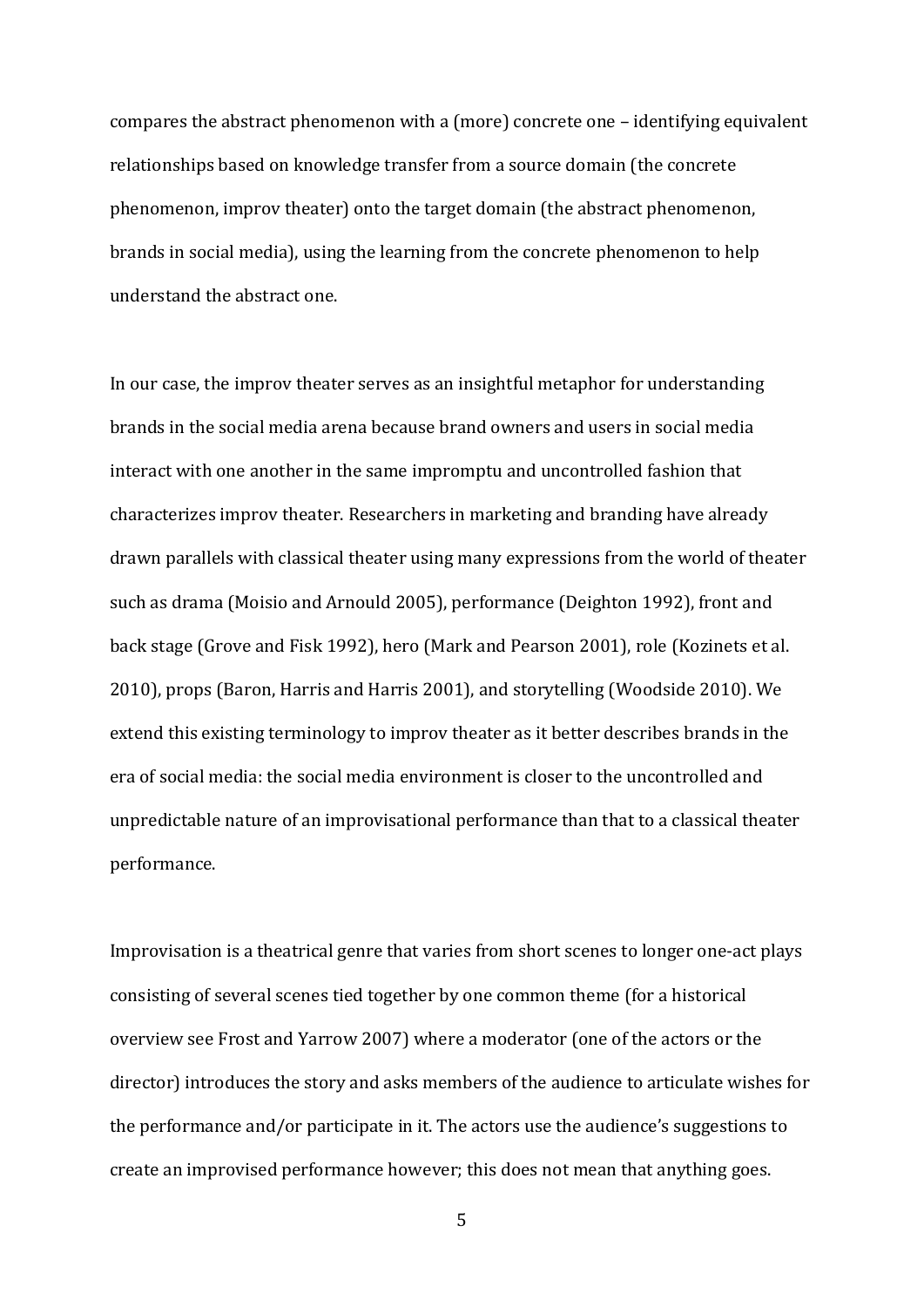Improv theater performances have an overall predetermined structure like a topic, a basic script, and a set of rules which navigate the improvisational process. The performance emerges from the collaboration between the actors and the audience where the audience may be passive (views the show) and/or active (suggests from off stage or acts on stage) [\(Frost and Yarrow 2007\)](#page-23-7).

Using improv theater as a metaphor contributes to the understanding of brands in social media in three ways. First, the improv theater-based semantic framework helps resolve issues in storytelling. Second, it extends the conceptualization of brand stories told by brand owners to brand stories co-created by brand owners and consumers. However, a crucial part in the co-creation is the consumers' continued engagement in the storytelling. Thus, the third contribution of this paper is identifying the nucleus that keeps the brand story alive in social media.

The core of this paper is presented in three scenes. Scene 1 introduces the star (the brand) and supporting players (brand owner and consumers) in a story about the main character's entry into a whole new world (social media), Scene 2 presents the plot twist that keeps the performance interesting, and Scene 3 resolves the performance to be more suitable to social media. The epilogue discusses implications of improvisation for theory and practice to raise pertinent issues for future research.

#### **Scene 1: Introducing the main characters and story.**

The star of this performance is the brand but one cannot have a performance without a story and without a supporting cast. In classical theater, storytelling is the sole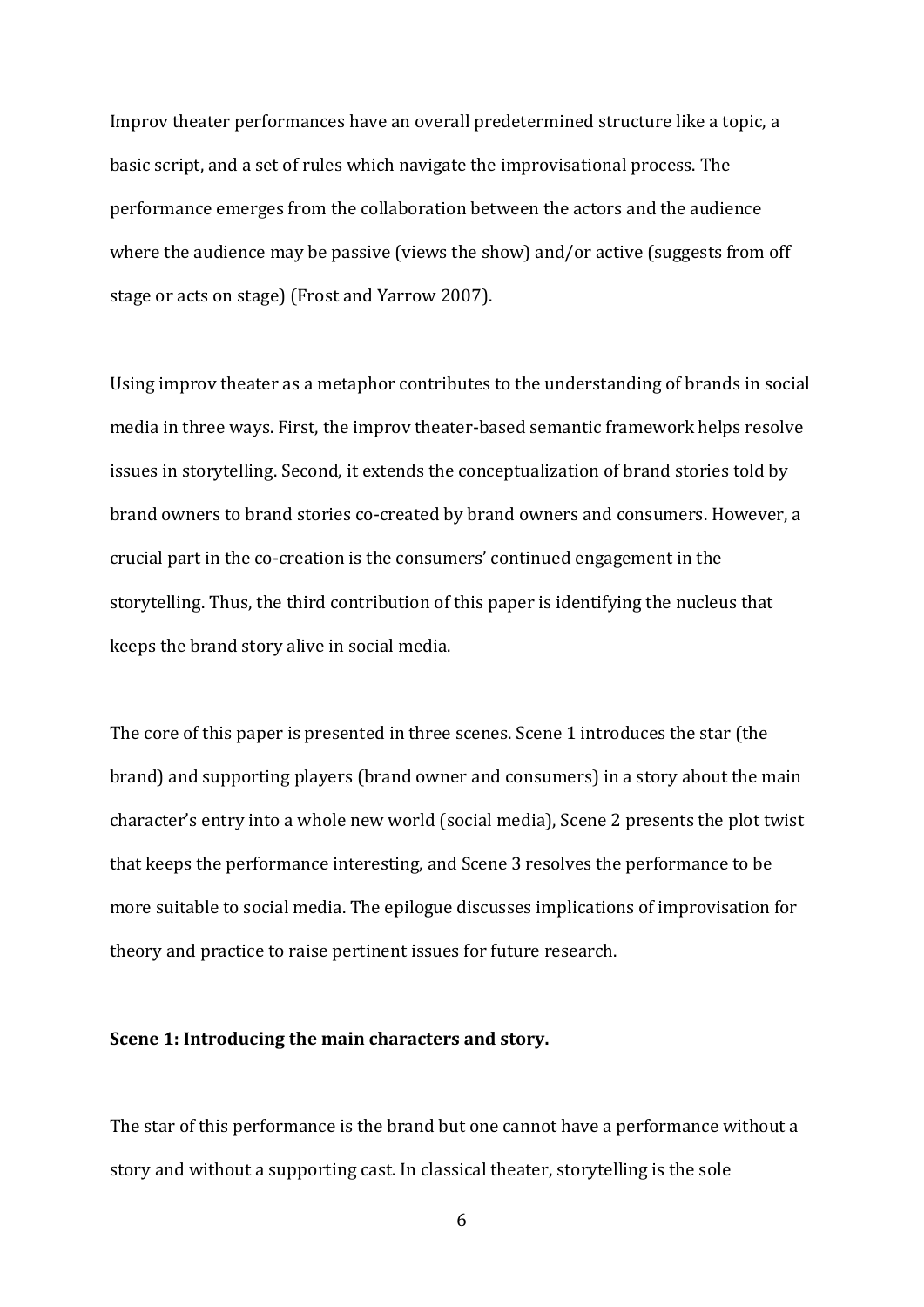responsibility of the brand's owner and consumers are at best bit players, but much more likely to be listeners. Social media has turned the classical theater into an improvisational version because it allows much more role diversity for all the players involved in the production. Social media has not just helped people make zillions of connections (via the social media website Facebook) and inspire Hollywood (as evidenced by the movie *The Social Network*) but also transformed the way consumers interact with brands. Consumers can read or provide reviews and information of brands, watch or upload their favorite advertisement of the brand, make an advertisement of their own, 'Tweet' or blog about the brand in social media. Technology, Internet, and social media have made it possible to share consumer-generated brand content with friends, other users, or a virtual community.

Consumers are motivated to generate and broadcast online content primarily for intrinsic reasons such as the enjoyment that the act of creating something provides, promoting themselves to attract attention and initiate conversation, or to influence others [\(Berthon, Pitt and Campbell 2008\)](#page-22-4). In a social media setting, a brand can encourage consumers' participation by initiating conversation through seeding [\(Schau,](#page-24-4)  [Muñiz and Arnould 2009\)](#page-24-4), provoking [\(Deighton and Kornfeld 2009\)](#page-22-1), engaging, and providing a platform for conversations, which is well exemplified by Dove's *Real Beauty* campaign.

Dove evolved from a product-focused brand (a beauty soap bar) to a brand that told a story (real beauty) to a brand that co-created a story with consumers (campaign for *Real Beauty*). The initiation of Dove's co-created performance in social media was Dove's posting *The Evolution Spot* (Figure 1) in October 2006 on YouTube (seeding). The spot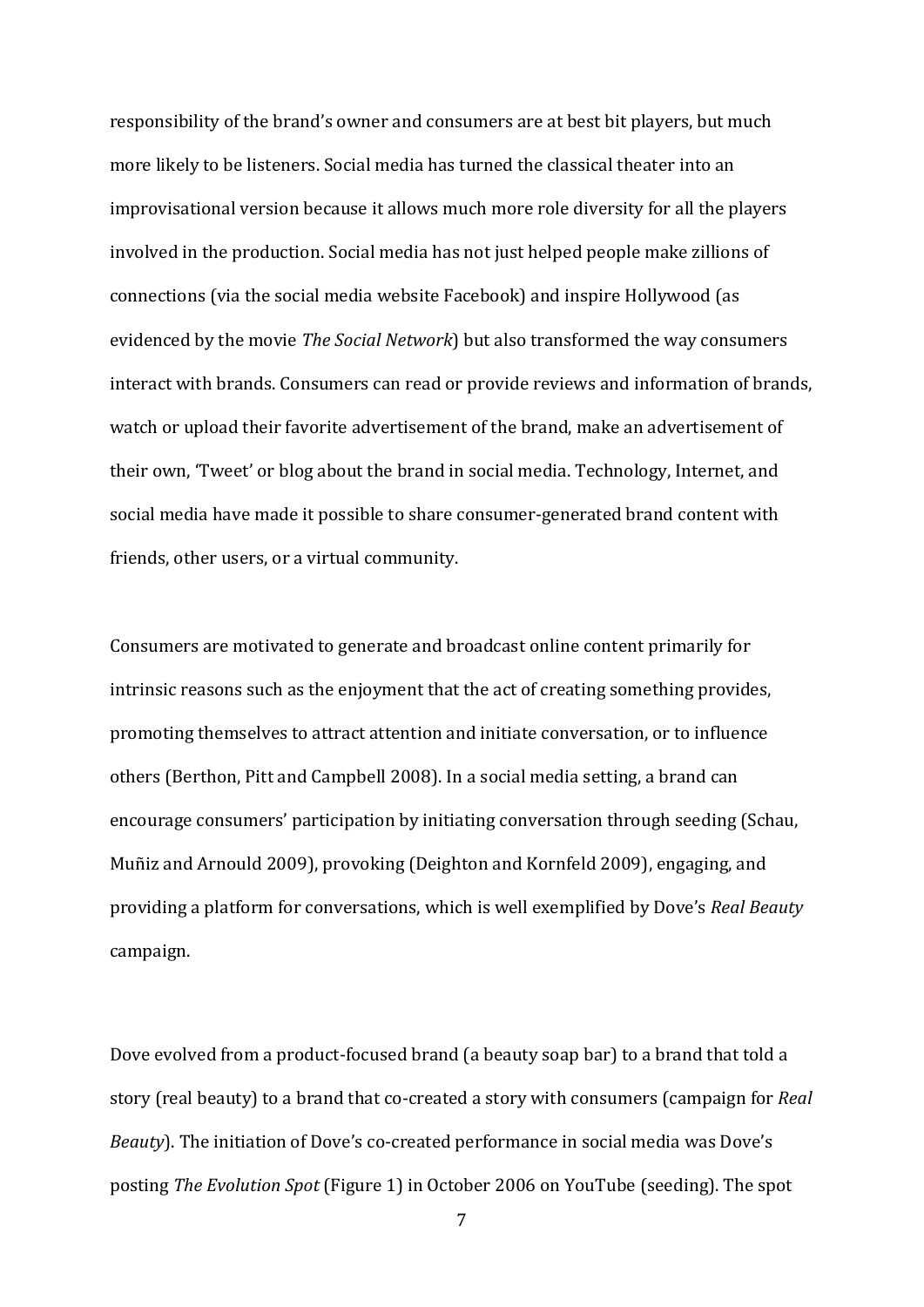showed a normal looking woman being transformed into the stereotype of a beautiful woman, driving home the point that the idea of beauty created by the beauty industry was not real (provoking).

Insert Figure 1 here.

Within three months, this spot had been viewed three million times [\(Deighton 2008\)](#page-22-5) which encouraged Dove to take the campaign to its own Internet website, inviting women to discuss beauty and share their views with women around the world (engaging and providing a platform). The initiative received an overwhelming response from women. Women participated by describing their understanding of real beauty ("Relish in the uniqueness that makes you special, stay true to your inner voice and don't be afraid to let yourself shine", source: Jamie R. on http://dovemovement.rxlmedia.com) and/or uploading pictures or films that represented it.

Social media provided Dove with multiple touch points (YouTube, company website, blogs, Facebook, etc.), allowing the brand owner to give different forms of extrinsic motives for the consumer to initiate and/or participate in conversations. Conversations in social media, thus, were generated where none would have taken place naturally otherwise [\(Godes and Mayzlin 2009\)](#page-23-8). Because people think in terms of events or series of events (narratively) rather than in terms of the validity of an idea (argumentatively), they express themselves with stories [\(Weick 1995\)](#page-24-5). The consumers' stories, combined with the brand owner's story, co-created the Dove brand performance.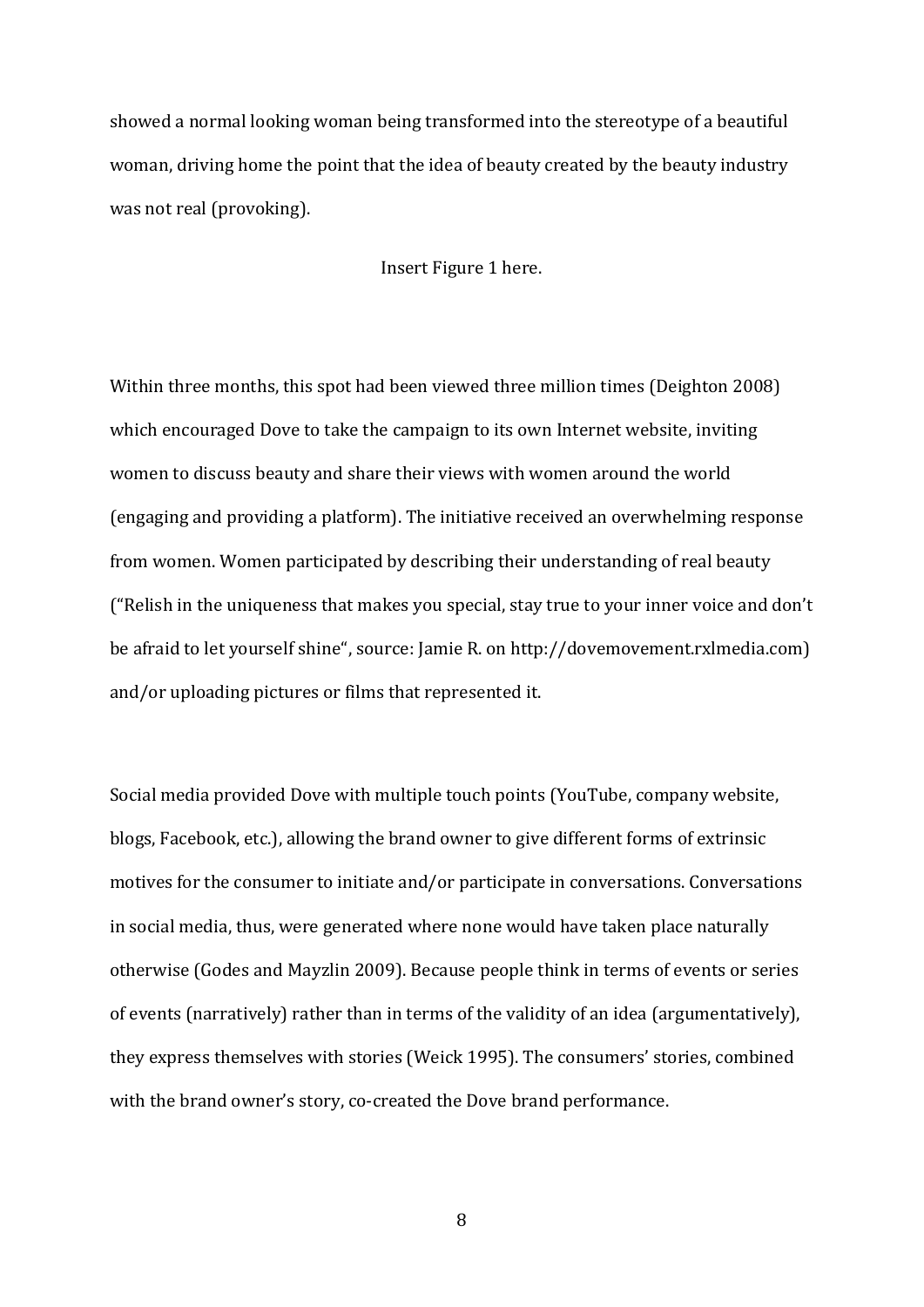Storytelling is always a social phenomenon because a narrator and listener are involved [\(Hodge and Kress 1988\)](#page-23-9). However, in social media, the roles of the narrator and the listener are unclear because both the brand owner and consumers can play either the role of a narrator or that of a listener, which results in an interactive co-creation driven by the participants. This is very similar to an improv theater performance that allows an interactive relationship as audience suggestions are used to create the content and direction of the performance by the actors on stage.

Any improv (and classical) theater performance is made meaningful by the formal framework of theatrical components [\(Keir 2002;](#page-23-10) [McKee 1998;](#page-23-11) [Smiley and Bert 2005\)](#page-24-6): context (the structure of the performance), content (the substance of the performance), and process (the activity of the performance). The Dove case also provides examples of these theatrical components and their equivalent in social media.

The idea for Dove's *Real Beauty* campaign originated in 2002 with the mission of making more women feel beautiful everyday by widening the stereotypical views of beauty [\(Deighton 2008\)](#page-22-5). The goal was to create a definition of real beauty that included women of various ages, shapes, and sizes in their advertising campaign, instead of using professional models (Figure 2). The *Real Beauty* campaign started with Dove as a story (between years 2002-2006) that later transformed to a co-created performance (year 2006 onwards).

Insert Figure 2 here.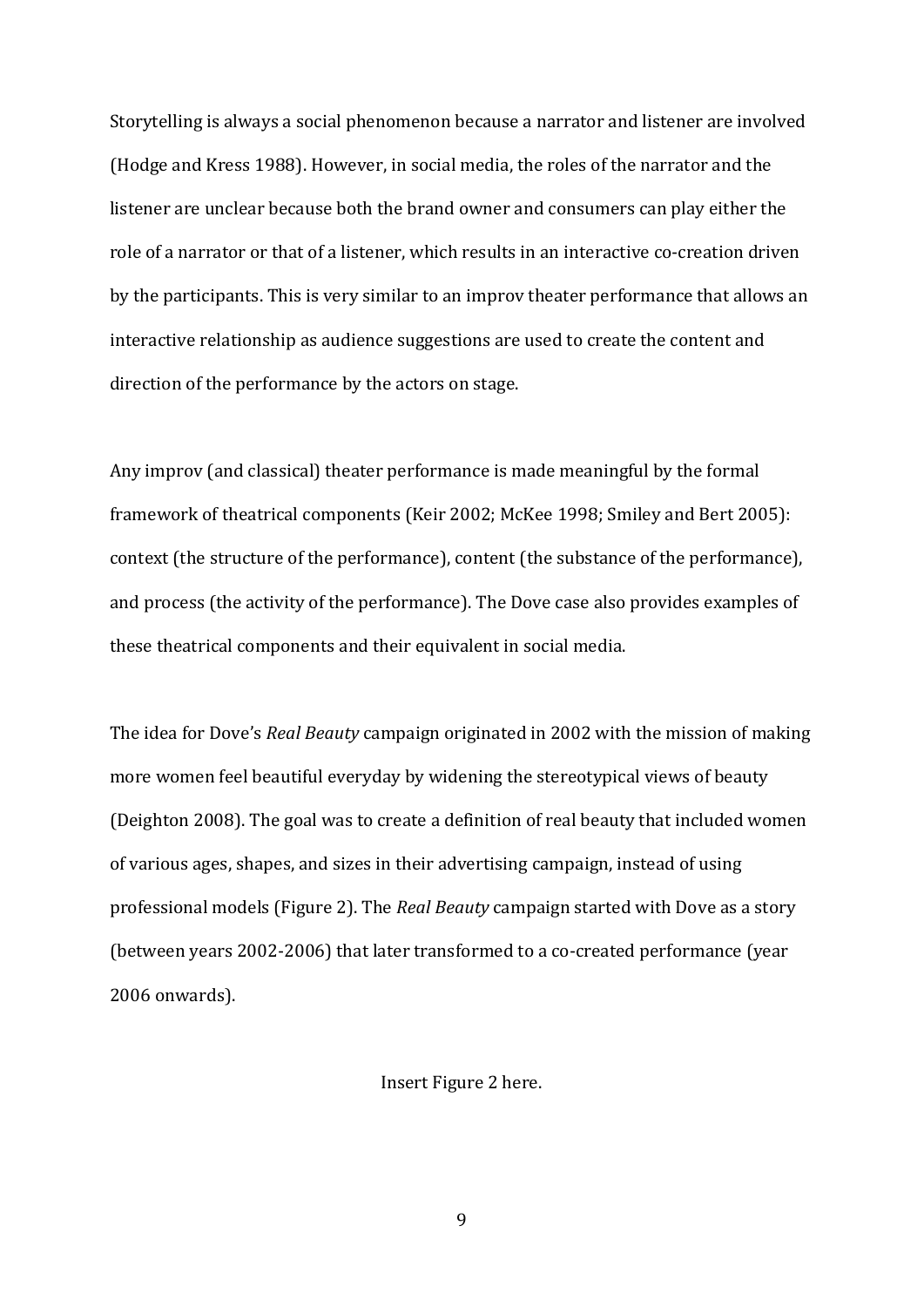The context in improv theater is made up of stage, setting, director, actors, and audience [\(Woodside, Sood and Miller 2008\)](#page-24-2). For brands in social media the stage corresponds to the Internet, while the setting is the forms the company decides to engage in on the Internet (e.g. social network, blog, company website, etc). The brand owner and the consumers take multiple roles in social media, with both playing the director, actor, and spectator roles at various points. In our example, Unilever is the director, actor, and spectator, women are the audience that can either be spectators (enjoying the ongoing brand performance) or actors (participating with their brand stories), and Dove's company website and other social media platforms that it used, like Facebook and YouTube, are the setting.

The content in improv theater is the basic script and interrelated stories. The script (brand concept) not only provides guidelines to the storyline and sets up the implied purpose of the story for the brand owner, but also moves the audience into (collaboratively) co-creating the performance. Since brand owners in social media do not tell stories alone, but co-create with the consumers, the brand content is the interrelated stories told by both the brand owner and the consumers. Dove's idea of real beauty sets the tone for the brand concept and provides the storyline. The audience – visitors to the website, consumers – describes their interpretation of real beauty with words and visuals, helping develop the brand performance.

Process refers to the level of activity the audience has in the improvisational performance and the relationship between the various participants. As an ensemble, the participants and their stories unfold and shape the performance. In an improv theater performance, audience participation can vary from the passive to the active. Some of the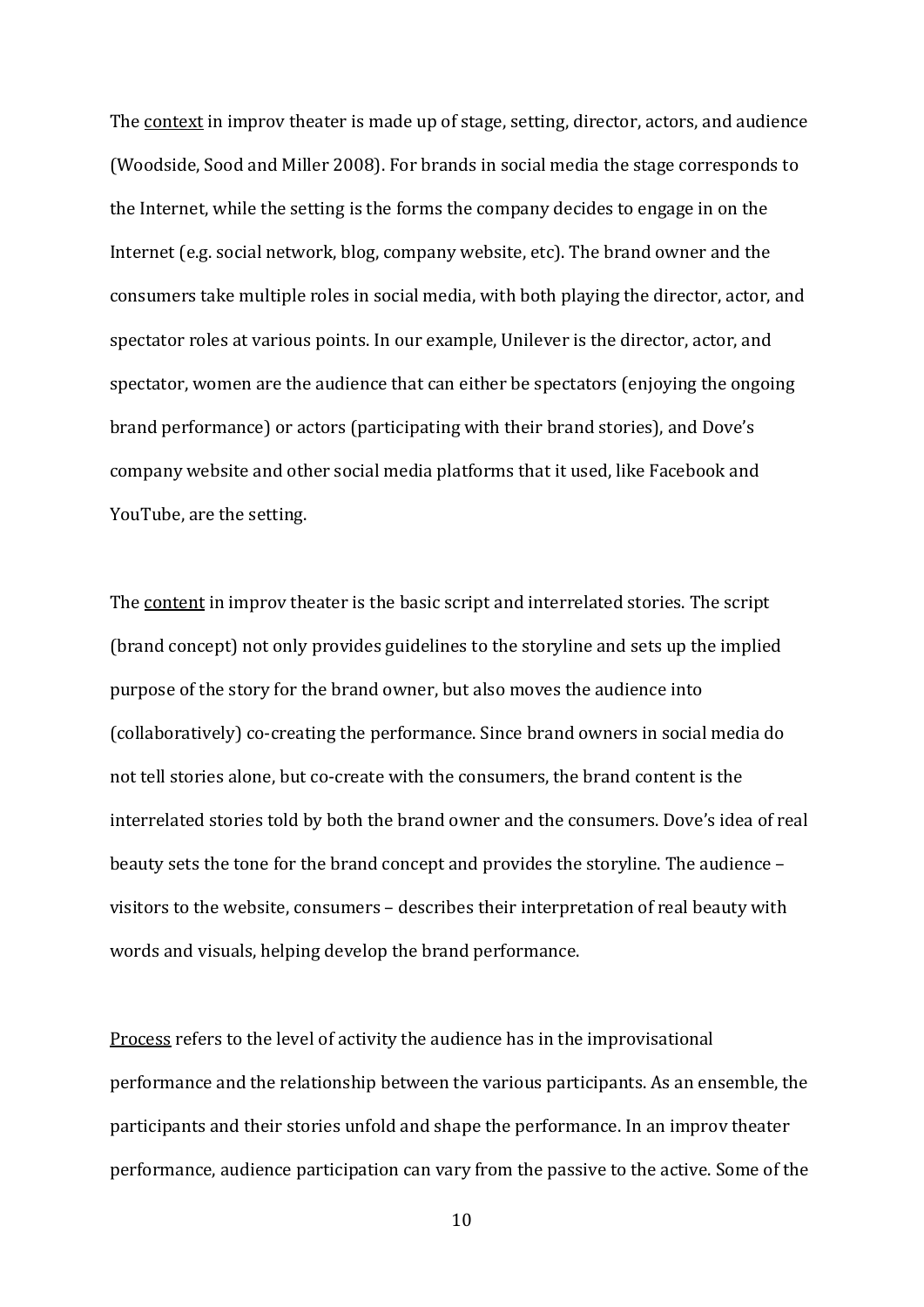audience is mere spectators that watch the performance while others take an active role, either on stage or off stage. Similarly, social media provides consumers a setting where they can have different levels of involvement – consumers as mere spectators, in supporting roles, or in leading roles – and different relationships with one another. Dove's campaign for *Real Beauty* includes different levels and types of involvement that take form in editorials, blogs, and even a self-esteem fund. Dove's performance started out with the consumers playing a passive role (spectator of Dove's idea of real beauty) to a more involved one (participating in the idea of real beauty) and even when the performance was more involved, different audience members chose to play different roles that varied from spectator to actor, like protagonist or hero. For example, the selfesteem movement consists of toolkits and videos that encourage young girls to embrace their inner beauty (spectator) to initiating activities online and offline (protagonist or hero).

While these three elements are essential for an improv theater performance, they account for neither co-creation nor the continuity of the co-creation. Brand owners have to keep the performance going as co-creation can abate because of uninteresting stories. Therefore, owners may need to reanimate the brand performance by fostering diversity of opinions and stories that challenge one another [\(Sonnenburg 2004\)](#page-24-7). Diversity of opinion and challenging stories refuel consumers' waning interests and maintain the consumers' engagement in the brand performance, which is imperative for the performance to even exist, let alone evolve. The next scene discusses these co-creation issues and the factors that set a brand performance into action and keep it going.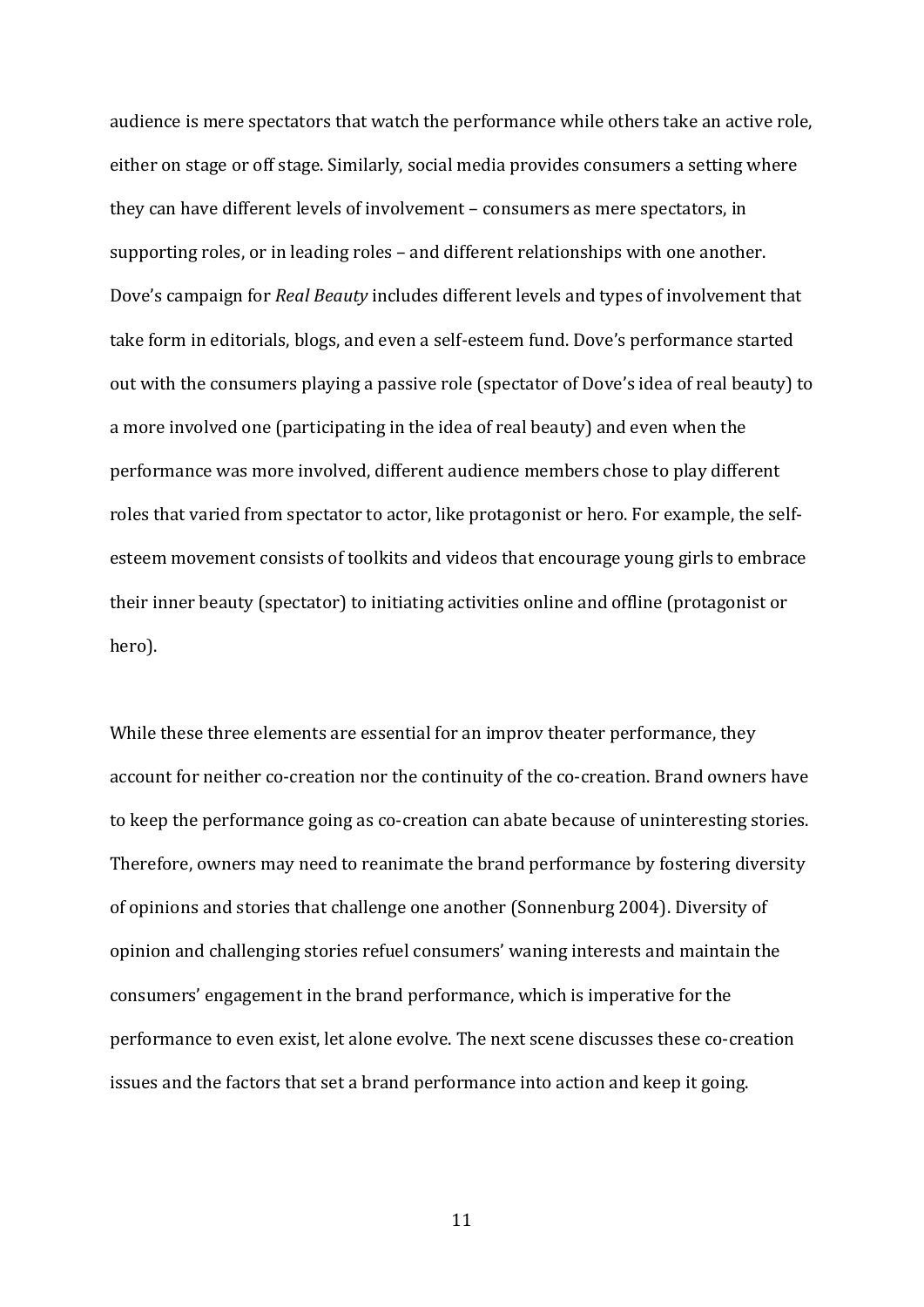However, before we proceed, it is important to clarify something about storytelling. According to the field of narratology, story is the content and the process of telling the story is the narrative [\(Genette 1980;](#page-23-12) [Richardson 2000\)](#page-23-13). Since storytelling in social media is a continuous on-going and collaborative process, made up of interlinked content, we conceptualize brand performances in social media as brand narratives cocreated from interrelated stories.

#### **Scene 2: The plot twist.**

The adapted model of co-creation in improv theater [\(Sawyer 2003\)](#page-23-14) shown in Figure 3 helps explain the idea of a co-created brand narrative that is ongoing (N(t)) and changes with each story. Each story provided by a participant  $(P(1))$  depends on two conversational forces to be a part of the co-creation: the premise emerging from the current brand narrative  $(N(1))$  and the reactions of the other participants to the processed story of the participant  $(P(1))$ . These forces play a crucial part in how each story is integrated into the brand narrative (N(2)) [\(Sawyer 2003\)](#page-23-14). The co-creation of the brand narrative depends on the type of perspective participants choose to offer in the narrative community (e.g. fan who praises the brand, evangelist who preaches the brand, critic who challenges the brand, and hacker who slanders the brand), the forum (e.g. blog, social networking websites), and communal norms [\(Kozinets et al. 2010\)](#page-23-6). The broadening arrow indicates that the interrelated content grows as more stories are connected with the unfolding narrative whereas the script helps synchronize the processed stories into a (more or less) coherent whole.

Insert Figure 3 here.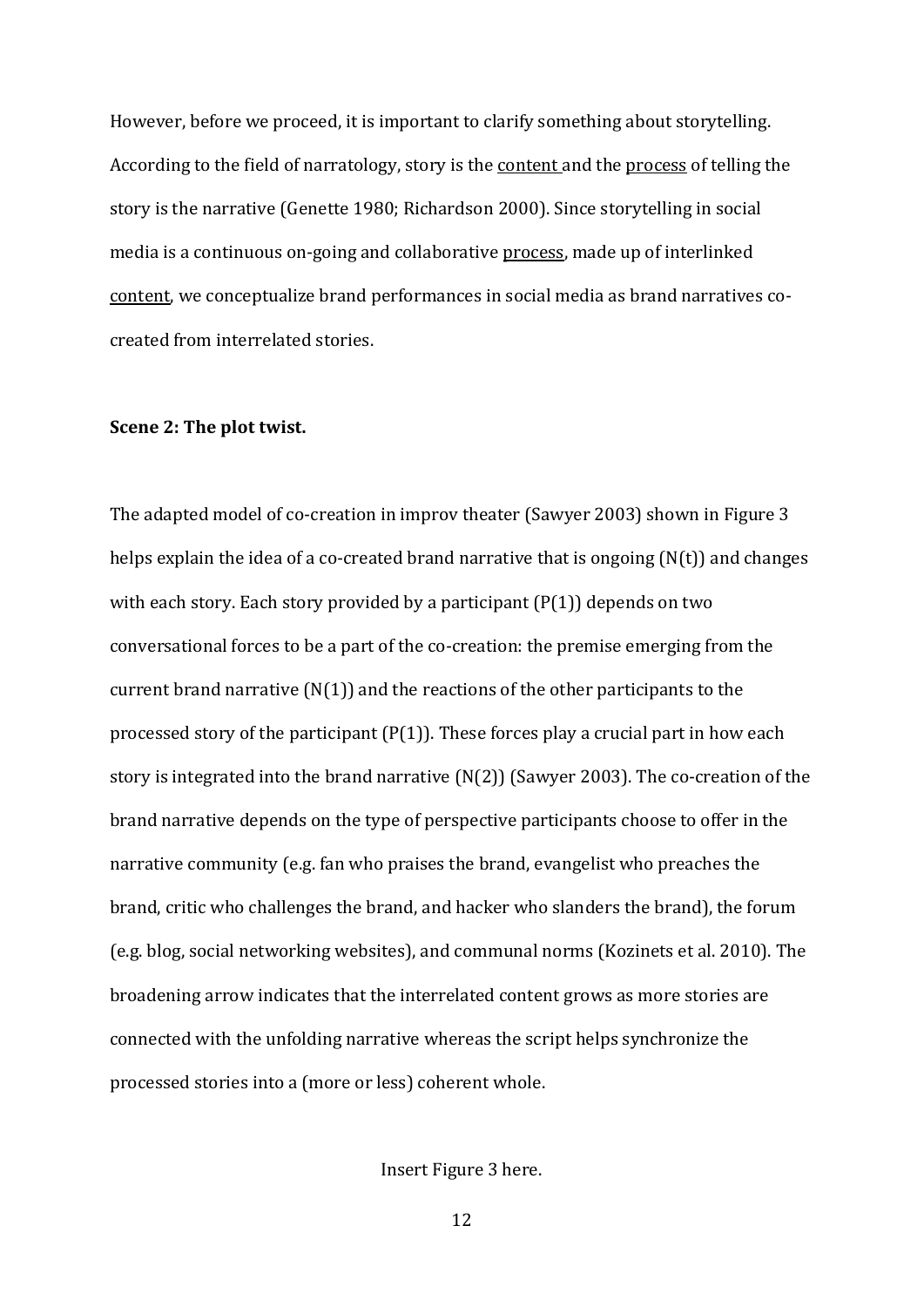We have knowingly simplified the co-creation description but the real process can be more unorganized and in most cases even chaotic as the processed stories can emerge concurrently rather than sequentially. The pinball metaphor [\(Hennig-Thurau et al.](#page-23-1)  [2010\)](#page-23-1) better illustrates the disorderly complexity of the unfolding co-created narrative. Once a brand script is brought into action, managing the co-created brand narrative is like playing pinball. The brand owner continues to manage the ball (the narrative) with the agile use of flippers but the ball often does not go where the owner intends. Thus, even the ability to set the direction of the narrative does not necessarily allow the brand owner to control the flow or final path of the co-creation. But it is in the brand owner's interest to bind the processed stories of the different participants as close to the basic script as possible because the closer the stories correspond with the script, the easier it is for the brand owner to navigate the brand narrative and its co-creation towards a more universal perception and meaning.

So, what sets this narrative process into action? In an ideal case, it is a conflict, paradox, ambiguity, or bipolarity [\(Brown, Kozinets and Sherry 2003;](#page-22-0) [Holt 2002;](#page-23-15) [McKee 1998\)](#page-23-11) that dramatically upsets the balance of forces [\(McKee 1998\)](#page-23-11), providing the motive to consumers for participating in the brand narrative. Had Dove not challenged the existing idea of beauty (external) with real beauty (inner), consumer participation would not have come. This idea was disruptive because most beauty products focus on the stereotypical definition of external beauty, which is both limiting and unattainable, and Dove's campaign struck a chord with women worldwide that engaged them in the campaign. The importance of this disruption – tension – can be further exemplified by comparing Dove's campaign for *Real Beauty* with that of another company that markets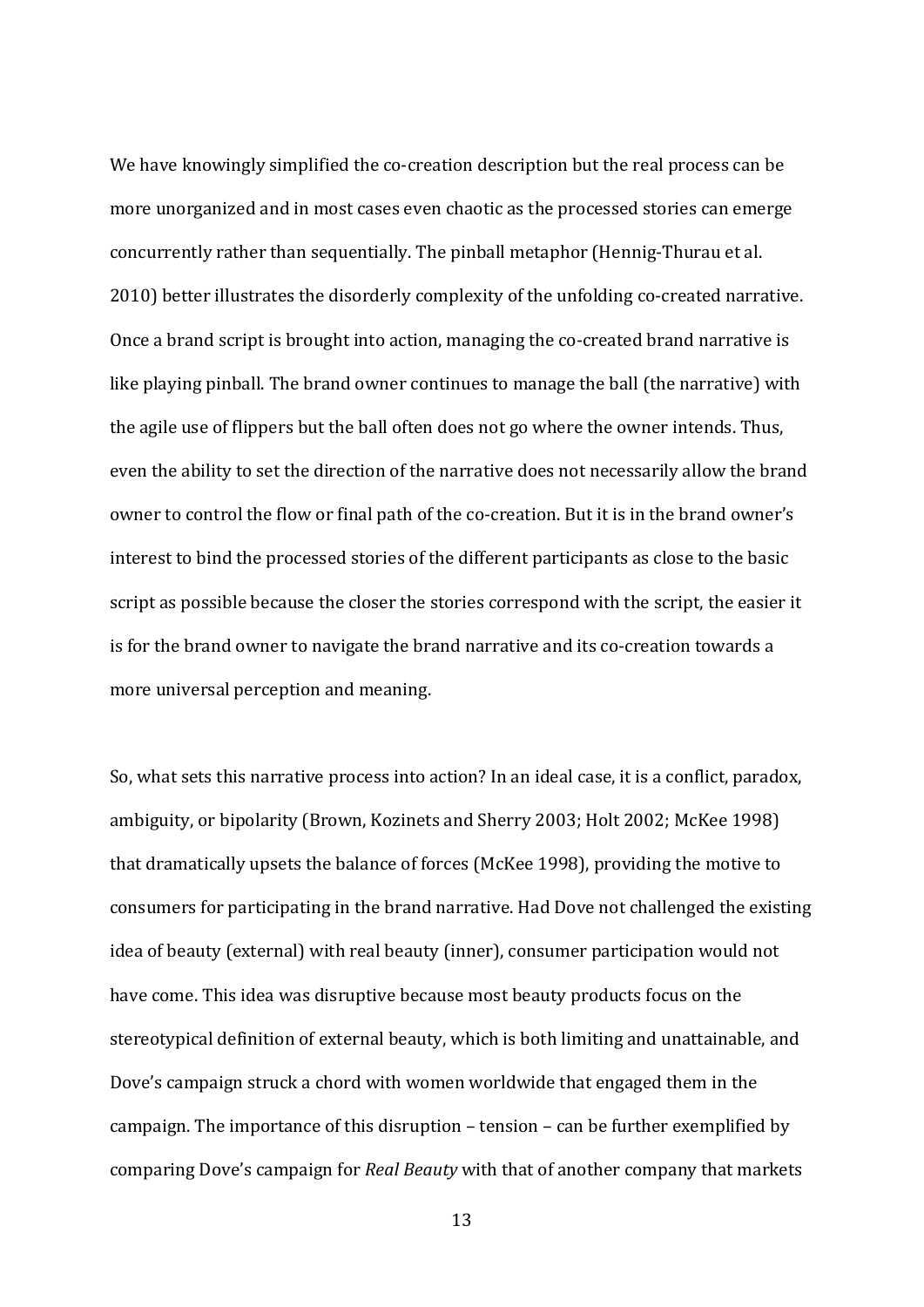beauty products, L'Oreal. Even though L'Oreal's campaign has a clearly defined script of *Because You're Worth It*, by advocating the existing stereotypical concept/idea of ideal beauty, it fails to provide the tension needed to engage its consumers in the 'performance'.

Tension is the main driver that offers an opening for consumers to be emotionally involved in the brand narrative [\(Brown, Kozinets and Sherry](#page-22-0) 2003) and even more, it moves the consumer to participate. Brand owners can initiate brand narratives by seeding tension through an inciting incident [\(McKee 1998\)](#page-23-11), which is already mentioned in the branding literature [\(Woodside 2010\)](#page-24-0) but not as the strategic core of a good brand narrative. Inspiration for an inciting incident can come from brand history (e.g. Ben & Jerry's ice cream using the hippie background of its founders), cultural and societal values (e.g. Absolut vodka's support of upcoming struggling artists), archetypes (e.g. Marlboro cigarettes with its cowboy) or from existing consumers' stories (e.g. Avon as *The Company for Women* built around women's issues such as fighting breast cancer).

There are three basic types of tension: internal, personal, and external [\(McKee 1998\)](#page-23-11). Internal tension is characterized by a tension-filled conversation with oneself, personal tension emerges out of the diversity between people and their attitudes, whereas external tension refers to a tension between an individual (or a group) and nature, society, or the supernatural. For example, Apple Computers, created internal tension in the business user to liberate creativity and rebellion. The iBook challenged the business professionals to *Think Different* by reconsidering their mandatory use of the black tie (Figure 4). This tension is still fostered today as the recently launched iPhone 4S feature Siri (Figure 5), a voice-activated artificial intelligence software, that responds to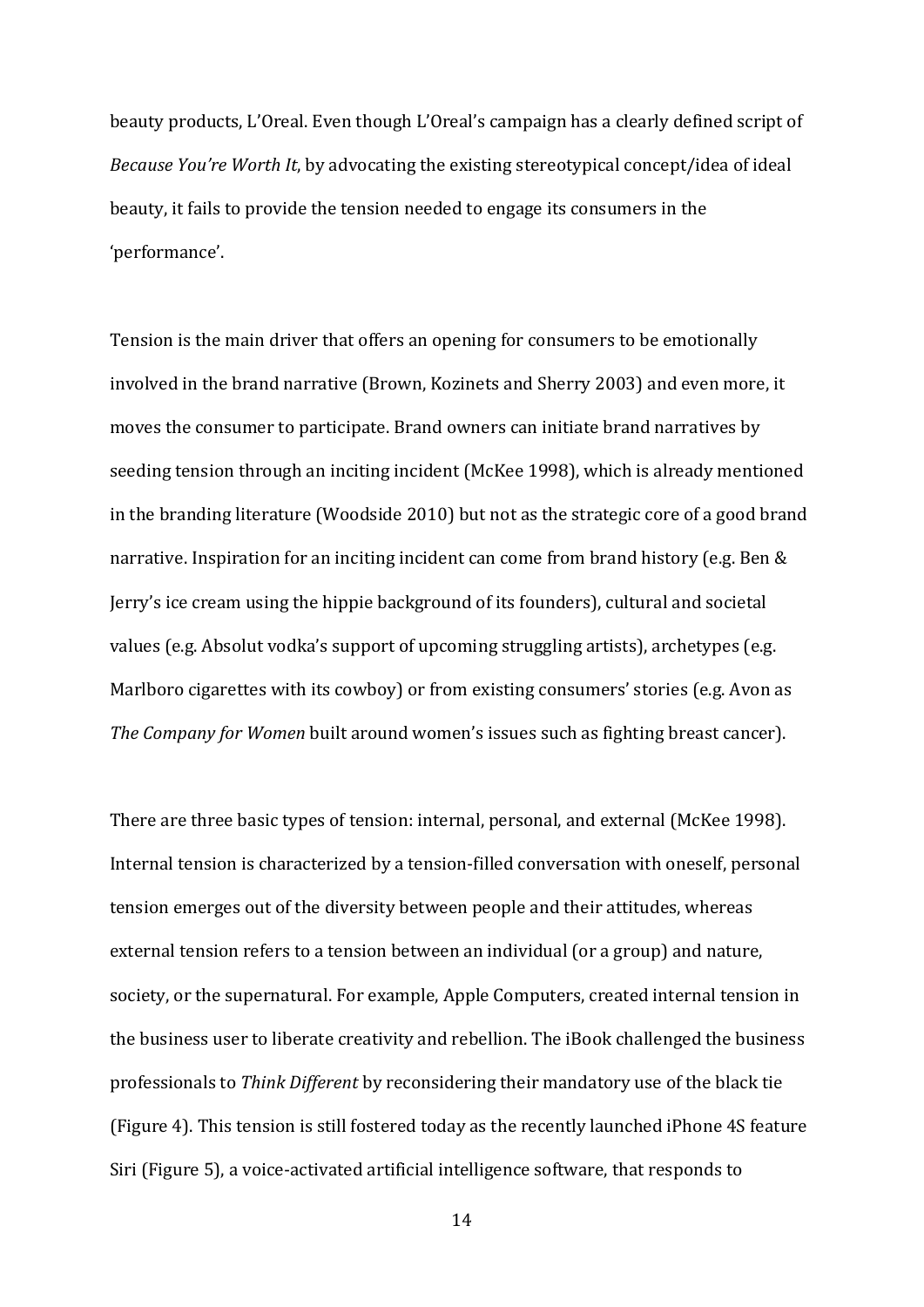personal requests and questions such as 'What do you think about Android?' with the rebellious tongue-in-cheek reply 'I think differently'.

Insert Figures 4 and 5 here.

Harley Davidson creates personal tension by the fragmented demographics (diverse age range, income group, educational background) of its customers, but unites them in their love for riding motorcycles (Figure 6). Mountain Dew utilizes external tension to make the brand popular with young men who feel excluded from manhood as defined by the nation's ideology [\(Holt 2004\)](#page-23-16), in a similar way as Dove challenged the existing ideal of beauty for women. During its introduction, Mountain Dew's hillbilly theme was used to personify the antithesis of the existing ideal of manhood at that time, the corporate man that deferred individuality through conformity to a corporate and suburban nuclear family life culture. Mountain Dew has sequentially modified the hillbilly into the redneck (antithesis of the urban professional who mercilessly pursues wealth and power) and the slacker (antithesis of the over-achiever who undertakes extremely difficult and often dangerous challenges) to match the societal shifts in the ideal of manhood.

# Insert Figure 6 here.

A captivating brand narrative plays with several types of tension simultaneously [\(McKee](#page-23-11)  [1998\)](#page-23-11) or with one type successively. For example, Dove uses both internal and external tension for its engaging narrative. It encourages women to shift their concept of beauty from physical to inner beauty to create internal tension and challenges the societal ideal of physical beauty of a perfectly formed person to a more realistic one to create external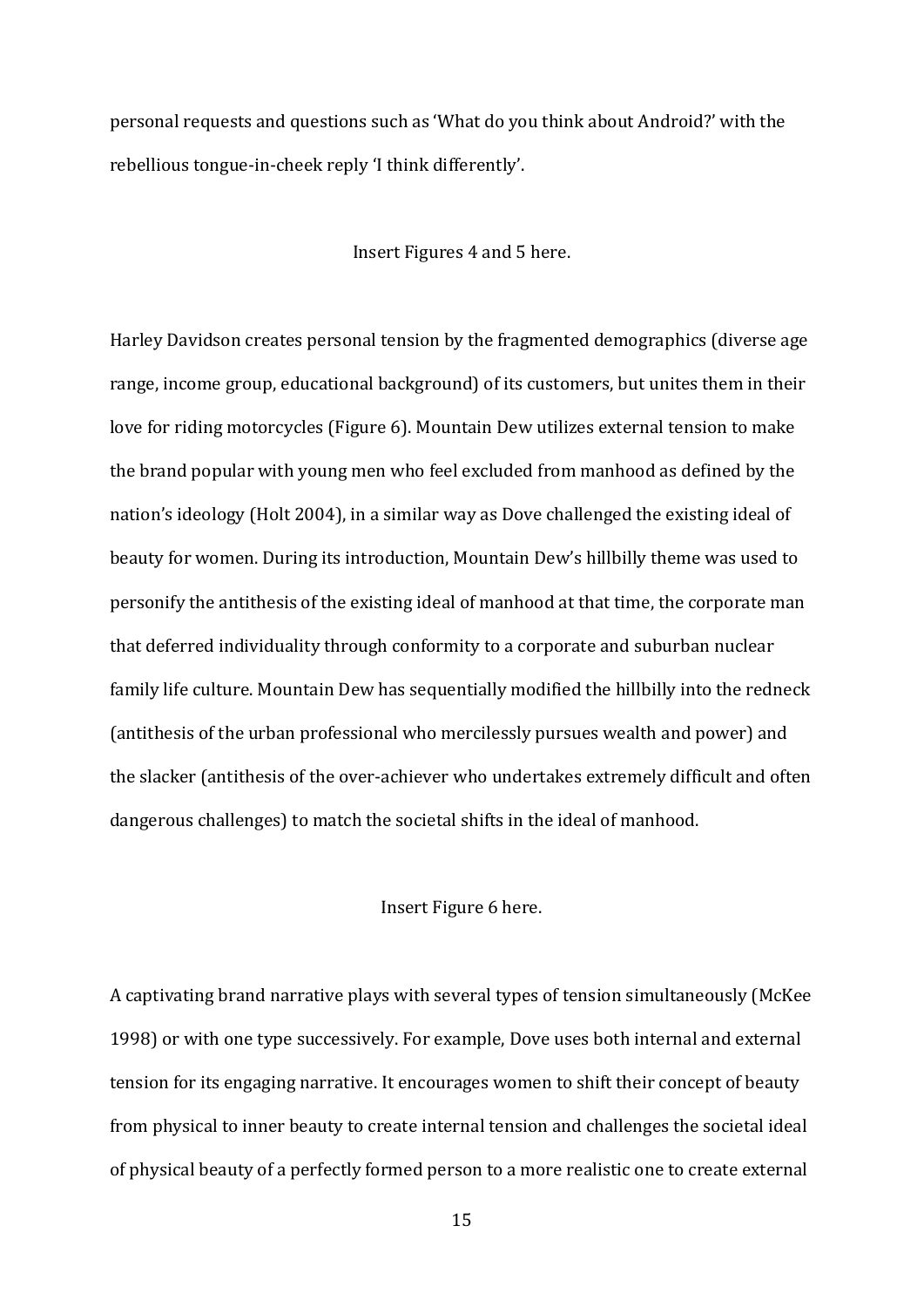tension. In contrast, Mountain Dew has consistently used only external tension over several decades, but kept it relevant by changing the antithesis of the prevalent ideal for manhood.

Community is one of the key distinctive features of the interactive marketing age so it is not enough that brands build relationships with consumers: they have to develop relationships among consumers also. Tension not only makes consumers collaborate with the brand but also connect to a brand community as in the case of Harley Davidson (Figure 6). Thus, tension provides the excitement that initiates the brand narrative, engages the consumer in the narrative, builds a brand community around the narrative, and keeps the narrative going.

#### **Scene 3: Resolving storytelling.**

The metaphorical approach we use not only gives a new orientation for branding in social media but also consolidates definitions and concepts within a framework. We require a modern glossary of terms that takes into account the role of social media and the network of consumers in co-creating brands. The current marketing and branding terminology still reflects the one-to-many thinking, with its use of the military language: target group, campaign, positioning, strategy, tactic, or planning. Because thinking significantly moulds perceptions and social behavior, these military marketing terms are no longer suitable in the era of democratized and interactive media, where the consumer not only responds to branding communication but also helps co-create it.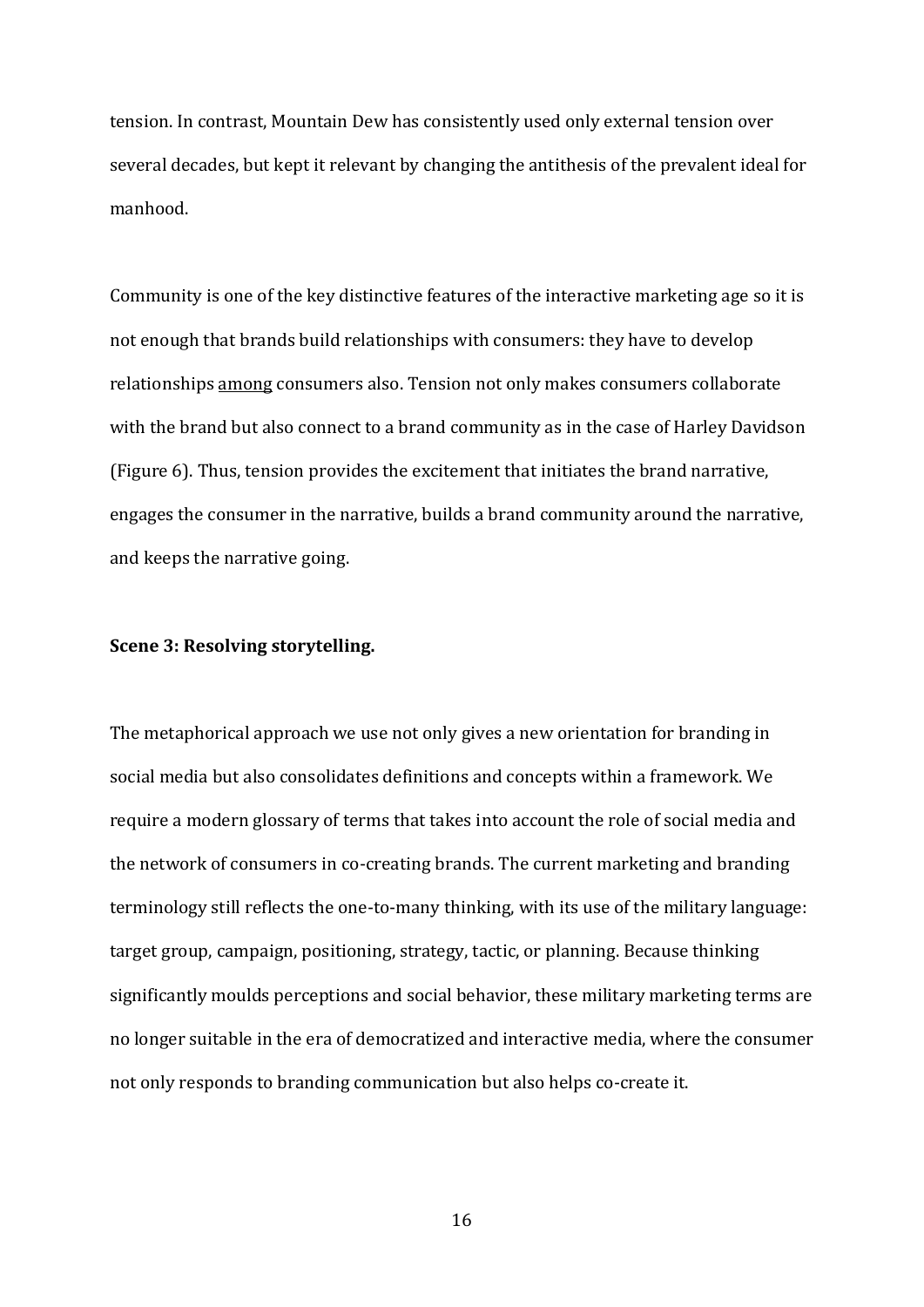Our conceptualization of brands as improv theater performances also resolves issues in storytelling and narrative processing. The current conceptualization of storytelling and narrative processing in branding has three primary shortcomings: (i) the relationship between stories and narratives is not clearly established for an application in social media branding (ii) the co-creational dimension of narratives in social media is missing (iii) the core that keeps the narrative alive has not been identified. The following paragraphs address these shortcomings.

Story and narrative are used synonymously in the branding literature [\(Escalas 2004;](#page-23-0) [Shankar, Elliott and Goulding 2001;](#page-24-8) [Stern 1994;](#page-24-9) [Stern 1995\)](#page-24-10) which does not refer to the discussion in the field of narratology [\(Richardson 2000\)](#page-23-13). According to the field of narratology, story is the content and narrative the process of telling the story (Genette [1980;](#page-23-12) [Richardson 2000\)](#page-23-13). This distinction between story and narrative is important for brands in social media because storytelling in social media is a continuous on-going and improvisational process, made up of interlinked content. Thus, we extend the basic proposition of good storytelling for branding as proposed by Woodside et al (2008) to shift from stories to narratives.

Storytelling and narrative processes are relevant topics in branding [\(Woodside 2010\)](#page-24-0) but they are still not conceptualized to fit the new requirements of social media. According to both storytelling [\(Woodside, Sood and Miller 2008\)](#page-24-2) and narrative processing [\(Escalas 2004;](#page-23-0) [Holt 2002\)](#page-23-15), consumers tell stories about the brand to assign brand meanings which helps them construct their identity around the brand. The underlying principle is that consumers repeat their understanding of the story provided by the brand owner. This does not reflect the conversational and co-creative style of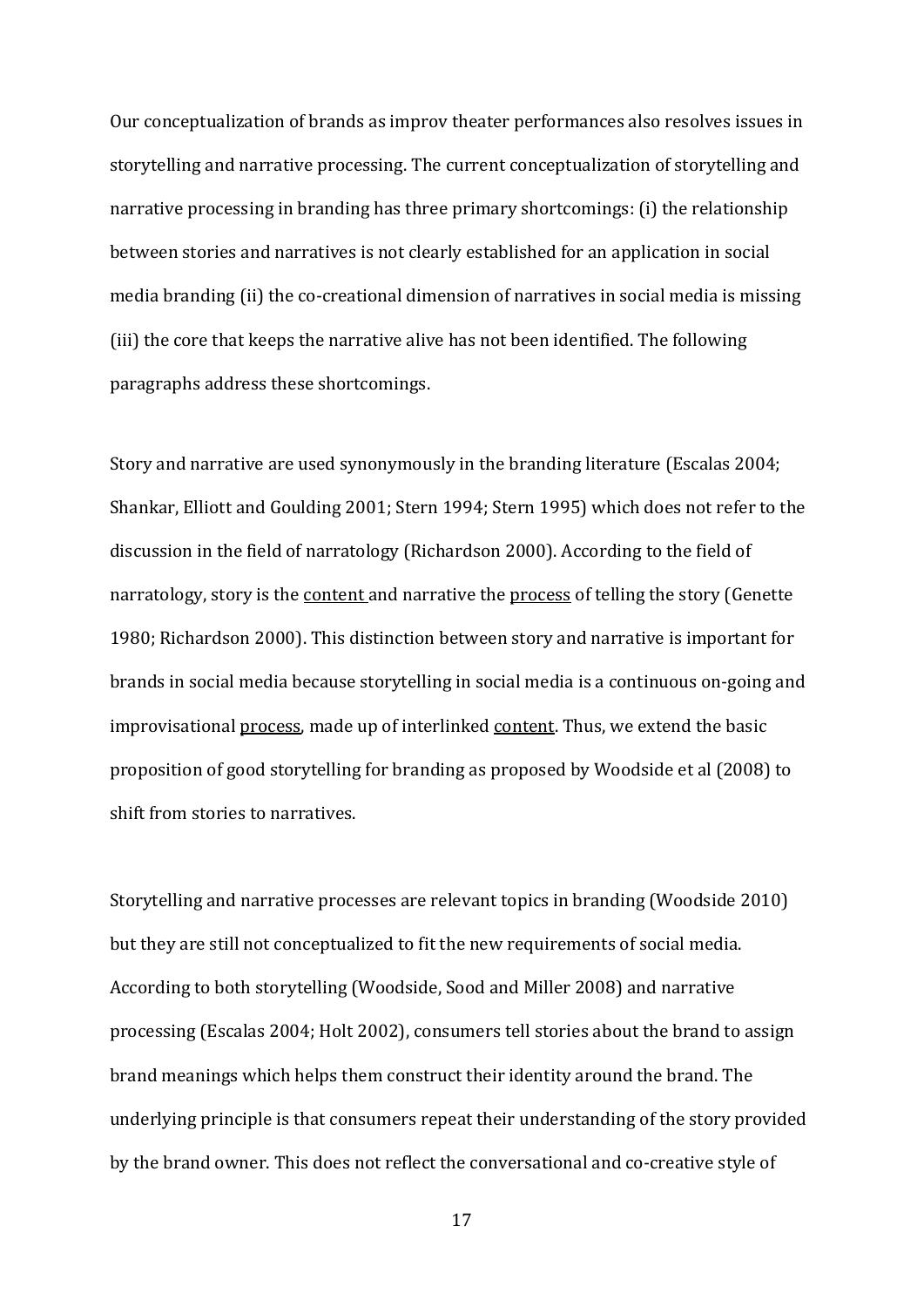social media. Our conceptualization of brands as improvised performances incorporates the social and interactive dimension of storytelling and social media where both brand owners and consumers not only initiate stories but also build on each other's stories. Therefore, brand owners are not the only ones telling the story and consumers do not merely repeat the story told by the brand owner.

Because consumers build on others' stories (either that of the brand owner or that of other consumers), they can be extrinsically motivated by the others' story to participate in the brand narrative. The motivation to play different roles, according to our framework, depends on how the story provokes and excites the consumer: the tension. Whether the story resonates strongly enough with the consumer for her to participate more 'vocally' in the conversation or only enough that she is just an interested listener. Thus, we add to Deighton and Kornfeld's 'interactive consumer' typology (2009), which illustrates discrete consumer roles but does not explain what motivates people to play different roles, by identifying what motivates consumers to take on different roles during the on-going performance. Since the roles played by the consumers depend on the tension generated by the brand, it implies that the brand can influence (and in extreme cases even decide) the consumers' roles and that each consumer can change her roles not just with passage of time but also with changes in felt tension.

# **Epilogue: The improvisational turn.**

We have argued that improv theater is a better metaphor than classical theater to understand brands in social media, which has helped us identify the following propositions relevant for branding: (1) the process of improvisation is more important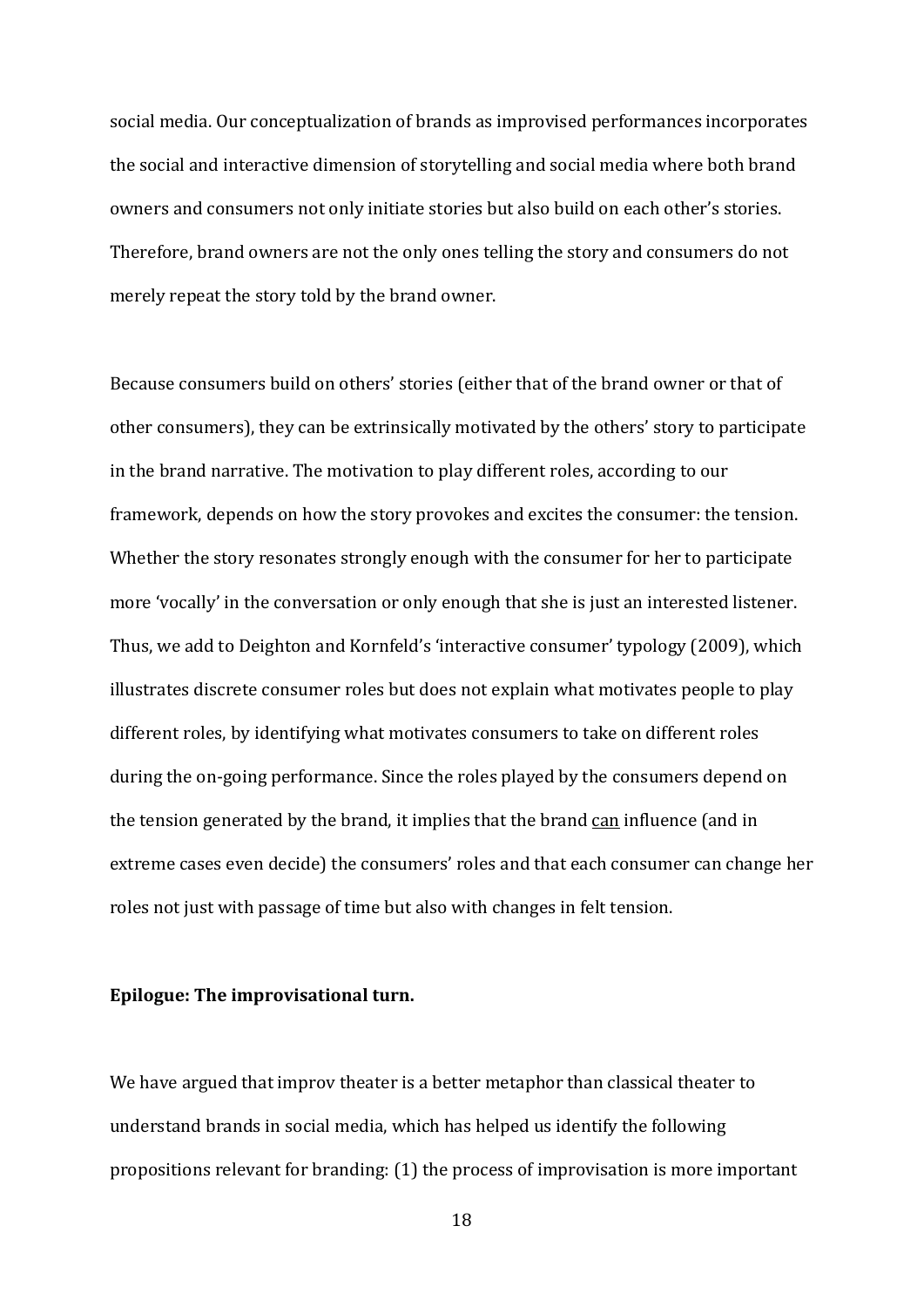than its output, (2) managing brand performances is about managing tension, and (3) understanding the audience and the roles they play is crucial for meaningful brand performances. We discuss the implications of each of these for both theory and practice to raise issues for future research.

#### Proposition 1: The process of improvisation is more important than its output.

"Improvisation is not about doing one right thing (output view), but about continuously doing things right (process view)" [\(Vera and Crossan](#page-24-11) 2004, p738). Improvisation hinges on spontaneous co-creation, making it unpredictable, and thus difficult to predict the output. Because of this unpredictability, a brand owner that focuses on the output (which until now has been the common practice) cannot be flexible enough to respond to changes in the environment and rapid changes are 'de rigueur' in social media. An output-oriented view may have sufficed in a world of spectators, where the brand owner could predict the output but is not suitable for the collaborative and co-creative world where the brand owners have less control on the output.

We propose that the success of the improvisational process is the responsibility of brand owners. Brand owners can influence the improvisational processes by nurturing the parameters suggested by our improv theater metaphor: the basic script and tension. It is crucial to identify situations in which a tightly scripted performance (less improvisation) is needed and those which call for a loosely scripted one (more improvisation). To encourage the improvisation process, brand owners should not only be good storytellers but also good story listeners, searching for contradictions that help develop the brand narrative and performance.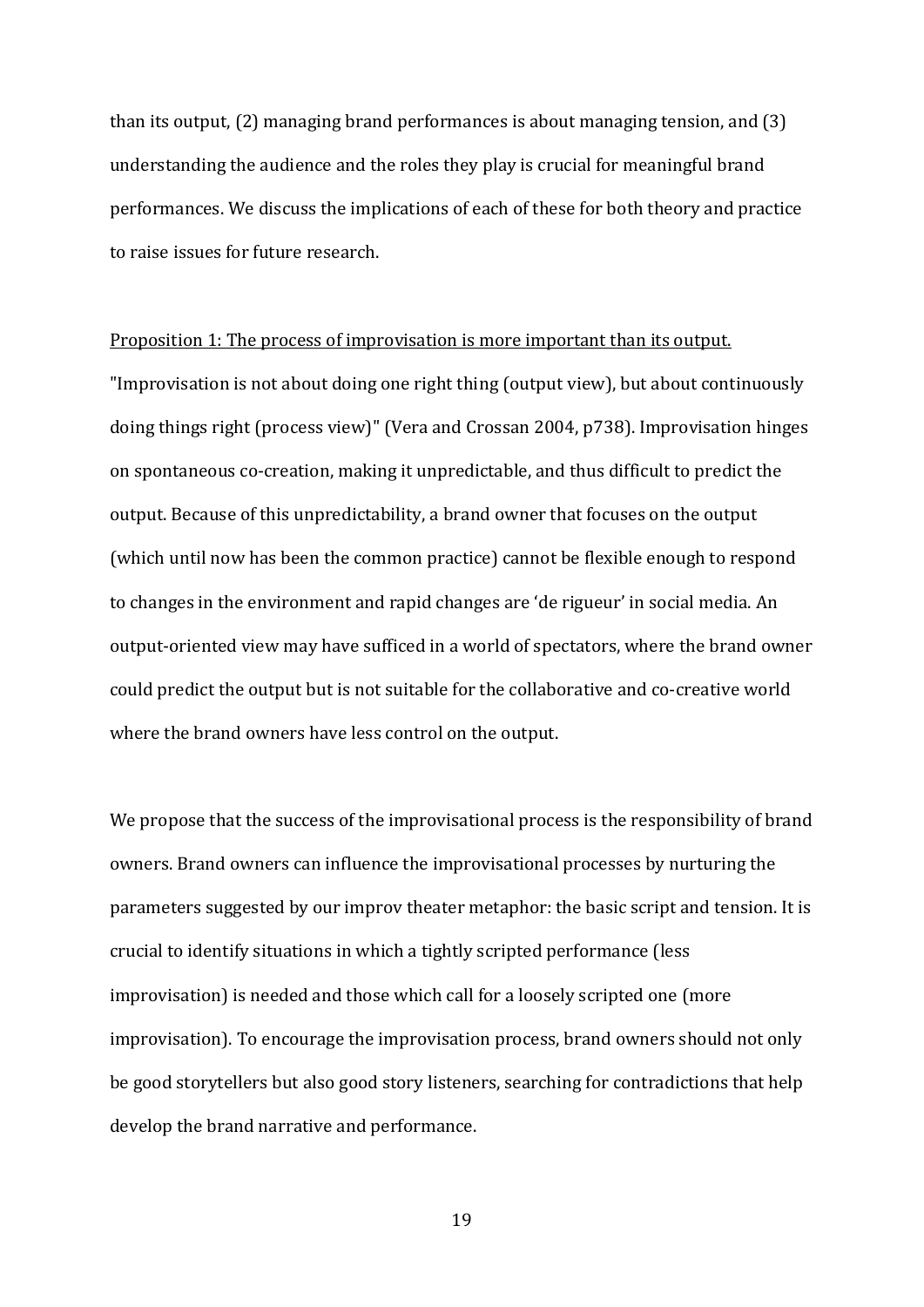A challenge for theory and practice then is to find ways for evaluating processes where the elements of the process are mutable. In a world of spectators, one compared the predicted output with the achieved output but this is not possible when the output is difficult to predict. Process-orientation means real-time evaluation where retrospective analysis (typically quantitative) is no longer suitable and calls for participatory research techniques (qualitative). Our model in Figure 3 combined with the pinball metaphor is an initial step to provide direction for future research that develops process-based models.

#### Proposition 2: Managing brand performances is about managing tension.

Tension is the main driver of improvisation that helps the brand owner successfully navigate the improvisational performance and losing control over tension can hurt the brand. We demonstrate this by using the Dove case one last time, this time presenting the not-so-rosy side of the campaign. In addition to sharing their diaries and pictures representing their ideal of beauty, people shared 'parodies' of the hugely successful *Real Beauty* advertisement on YouTube. Figure 7 presents snapshots from the advertisement and Figure 8 snapshots from one of the 'parodies'.

## Insert Figures 7 and 8 here.

The *Real Beauty* advertisement advises you, 'talk to your daughter before the beauty industry does' while the 'parody' ad tells you, 'talk to your daughter before Unilever does', after informing that Dove (tension: beauty without artifice) is brought to the consumers by the same company that brings Axe (tension: to improve men's performance in the mating game). Dove and Axe are two of Unilever's most successful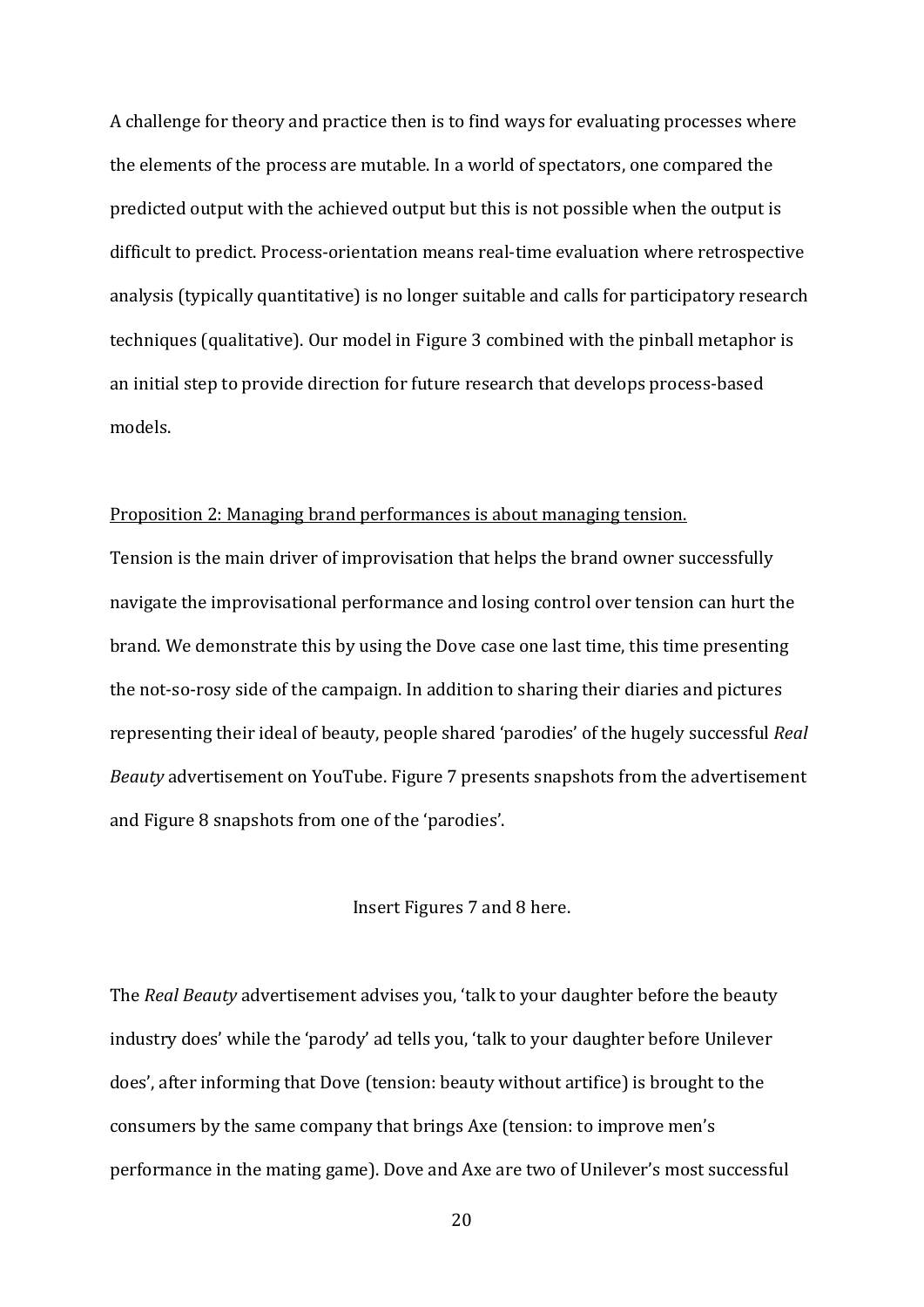brands and have managed to co-exist because Unilever has been a house of brands (rather than a branded house) and most audience is unaware that the same company is behind two very different brands. Social media is changing this, as demonstrated by the 'parody' Dove advertisement, and the audience realizing that the conflicting tension perpetuated by each brand is actually from the same company. If brand owners are not consistent in enacting the brand tension, the audience contributes with parody – distorting and diluting the brand meaning. This does not mean that the brand owner has to use the same type of tension all the time or even stick to just one type of tension at one time. The idea that a brand can use more than one type of tension leads to a prospective research area: the combinations of different types of tensions that make for a successful fit. This, naturally, will depend on the brand performance that the brand owner wishes. McKee has identified three types of tension (internal, personal, and external) but there may be other types of tension that need to be identified. Different forms of theater like comedy, tragedy, and drama could serve as an inspiration for research that can help develop a typology for tension.

# Proposition 3: Understanding the audience and the roles they play is crucial for meaningful brand performances.

The 'parody' advertisement for Dove described above is interestingly, made by a man – notice, that Dove pointedly uses 'women' in their advertising and on its website, indicating that they consider women as their sole audience. In the era of social media, brand owners have to remember that their audience is more than users or consumers of the product or brand and that non-users may be actively involved in co-creating the brand narrative to influence the tension constructively or in some cases, as in Dove's, destructively.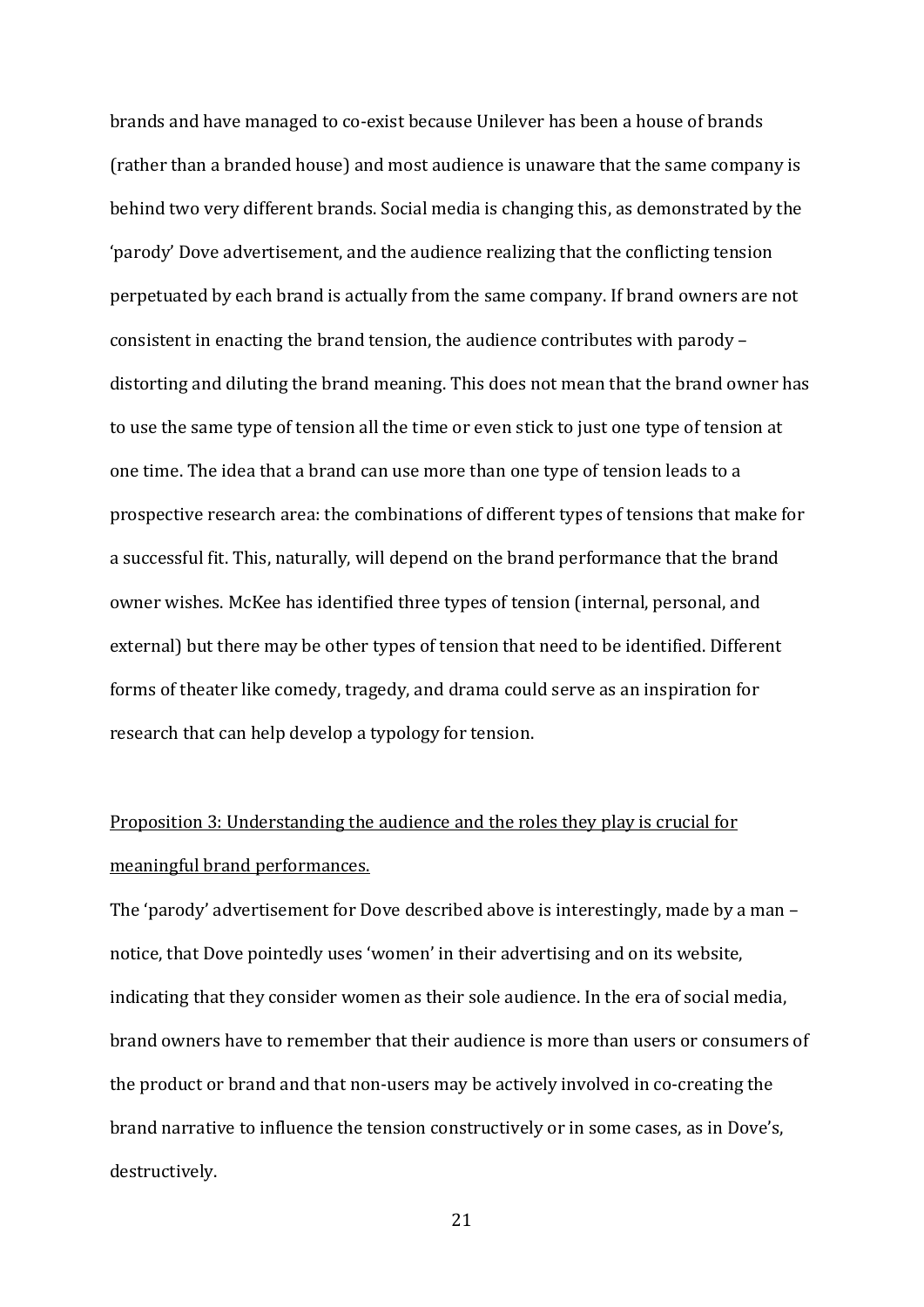Our improv theater metaphor shows that the audience roles in social media can vary during the performance from modest (spectator) to very overt (actor), depending on the degree of improvisation and tension offered by the brand. Process-based models that we suggested in Proposition 1, should therefore take into account what engages the audience into taking on different roles and offering a particular perspective: that of a fan, evangelist, critic, or hacker. Such models would help understand why one person chooses to be an evangelist (praise the brand) while another a hacker (slanders the brand), and in the case of the hacker, how to deal with negative content. The processes that transform one role to another and the reasons behind the transformations can also provide additional insight. While we have identified the degree of improvisation and level of tension felt by the individual as catalysts for the different roles, there is room for identifying other drivers of these roles such as personality traits or dispositions.

## **References**

- <span id="page-22-3"></span>Baron, Steve, Kim Harris, and Richard Harris (2001), "Retail Theater: The "Intended Effect" of the Performance." *Journal of Service Research* 4.2, 102-17.
- <span id="page-22-4"></span>Berthon, Pierre, Leyland Pitt, and Colin Campbell (2008), "Ad Lib: When Consumers Create the Ad." *California Management Review* 50.4, 6-30.
- <span id="page-22-0"></span>Brown, Stephen, Robert V. Kozinets, and John F. Sherry (2003), "Teaching Old Brands New Tricks: Retro Branding and the Revival of Brand Meaning." *Journal of Marketing* 67.July, 19-33.
- <span id="page-22-2"></span>Deighton, John (1992), "The Consumption of Performance." *Journal of Consumer Research* 19, 362-72.
- <span id="page-22-5"></span>Deighton, John (2008), "Dove: Evolution of a Brand." *Harvard Business Publishing Case*.
- <span id="page-22-1"></span>Deighton, John and Leora Kornfeld (2009), "Interactivity's Unanticipated Consequences for Marketers and Marketing." *Journal of Interactive Marketing* 23.1, 2-12.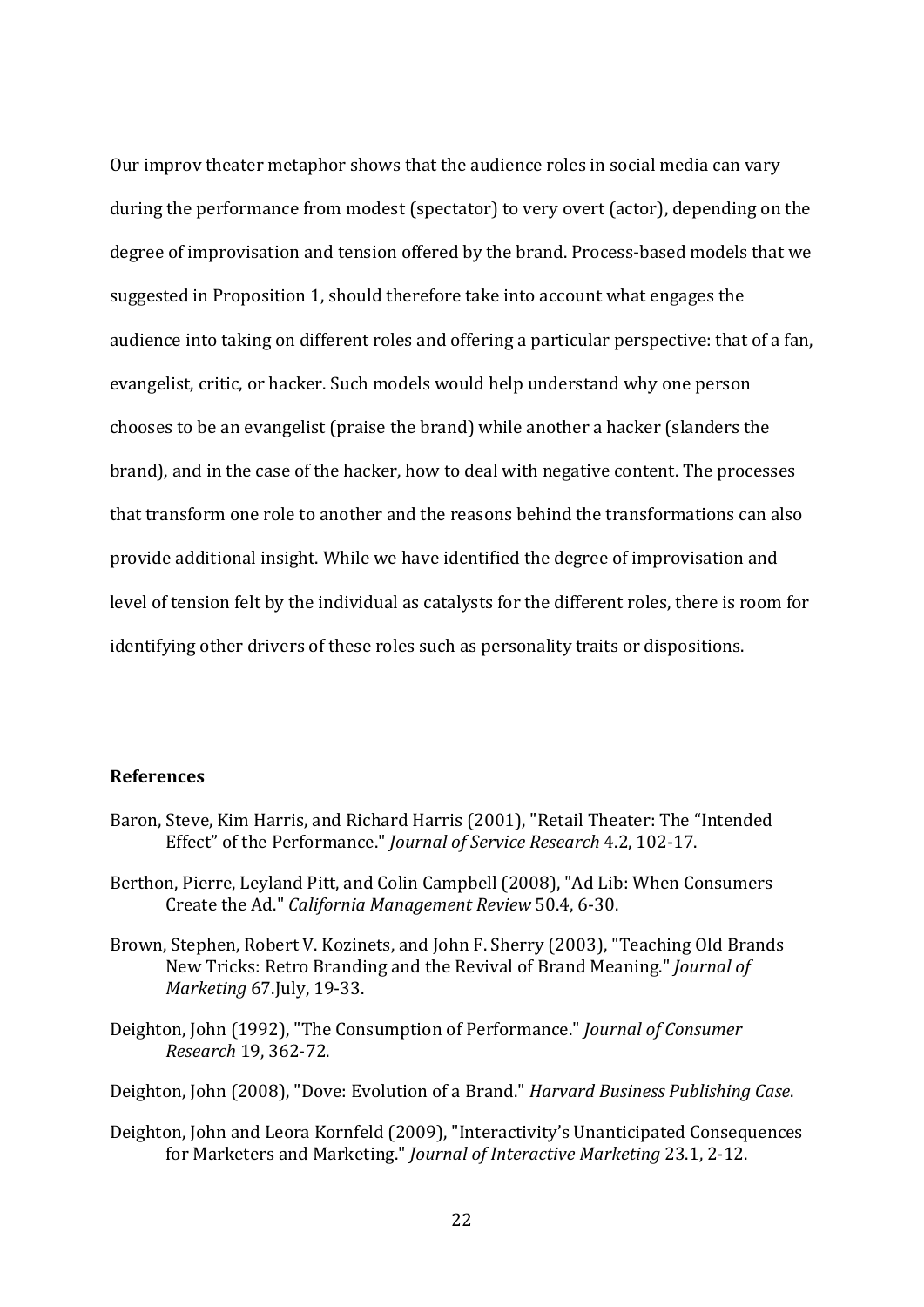- <span id="page-23-0"></span>Escalas, Jennifer Edison (2004), "Narrative Processing: Building Consumer Connections to Brands." *Journal of Consumer Psychology* 14.1&2, 168-80.
- <span id="page-23-7"></span>Frost, Anthony and Ralph Yarrow (2007), *Improvisation in Drama*. New York, NY: Palgrave Macmillan.
- <span id="page-23-12"></span>Genette, Gérard (1980), *Narrative Discourse: An Essay in Method* Ithaca: Cornell University Press
- <span id="page-23-8"></span>Godes, David and Dina Mayzlin (2009), "Firm-Created Word-of-Mouth Communicaion: Evidence from a Field Test." *Marketing Science* 28.4, 721-39.
- <span id="page-23-4"></span>Grove, Stephen J. and Raymond P. Fisk (1992), "The Service Experience as Theatre." *Advances in Consumer Research (North America)* 19, 455-61.
- <span id="page-23-1"></span>Hennig-Thurau, Thorsten, Edward C. Malthouse, Christian Friege, Sonja Gensler, Lara Lobschat, Arvind Rangaswamy, and Bernd Skiera (2010), "The Impact of New Media on Customer Relationships." *Journal of Service Research* 13.3, 311-30.
- <span id="page-23-9"></span>Hodge, Robert and Gunther Kress (1988), *Social Semiotics*. Cambridge: Polity Press.
- <span id="page-23-16"></span>Holt, Douglas B. (2004), *How Brands Become Icons: The Principles of Cultural Branding*. Cambridge, MA: Harvard Business School Publishing.
- <span id="page-23-15"></span>Holt, Douglas B. (2002), "Why Do Brands Cause Trouble? A Dialectical Theory of Consumer Culture and Branding." *Journal of Consumer Research* 29.June, 70-90.
- <span id="page-23-10"></span>Keir, Elam (2002), *The Semiotics of Theatre and Drama*. London: Routledge.
- <span id="page-23-6"></span>Kozinets, Robert, Kristine de Valck, Andrea C. Wojnicki, and Sara J.S. Winer (2010), "Networked Narratives: Understanding Word-of-Mouth Marketing in Online Communities." *Journal of Marketing* 74.March, 71-89.
- <span id="page-23-5"></span>Mark, Margaret and Carol S. Pearson (2001), *The Hero and the Outlaw: Building Extraordinary Brands through the Power of Archtetypes* New York: McGraw-Hill.
- <span id="page-23-11"></span>McKee, Robert (1998), *Story: Substance, Structure, Style, and the Principle of Sreenwriting*  London: Methuen
- <span id="page-23-3"></span>Moisio, Risto and Eric J. Arnould (2005), "Extending the Dramaturgical Framework in Marketing: Drama Structure, Drama Interaction and Drama Content in Shopping Experiences." *Journal of Consumer Behavior* 4.4, 246-56.
- <span id="page-23-2"></span>Muñiz, Albert M. and Hope J. Schau (2007), "Vigilante Marketing and Consumer-Created Communications." *Journal of Advertising* 36.3, 35-50.
- <span id="page-23-13"></span>Richardson, Brian (2000), "Recent Concepts of Narrative and the Narratives of Narrative Theory." *Style* 34.2, 168-75.
- <span id="page-23-14"></span>Sawyer, R. Keith (2003), *Group Creativity: Music, Theater, Collaboration*. Mahwah, NJ: Lawrence Erlbaum Associates.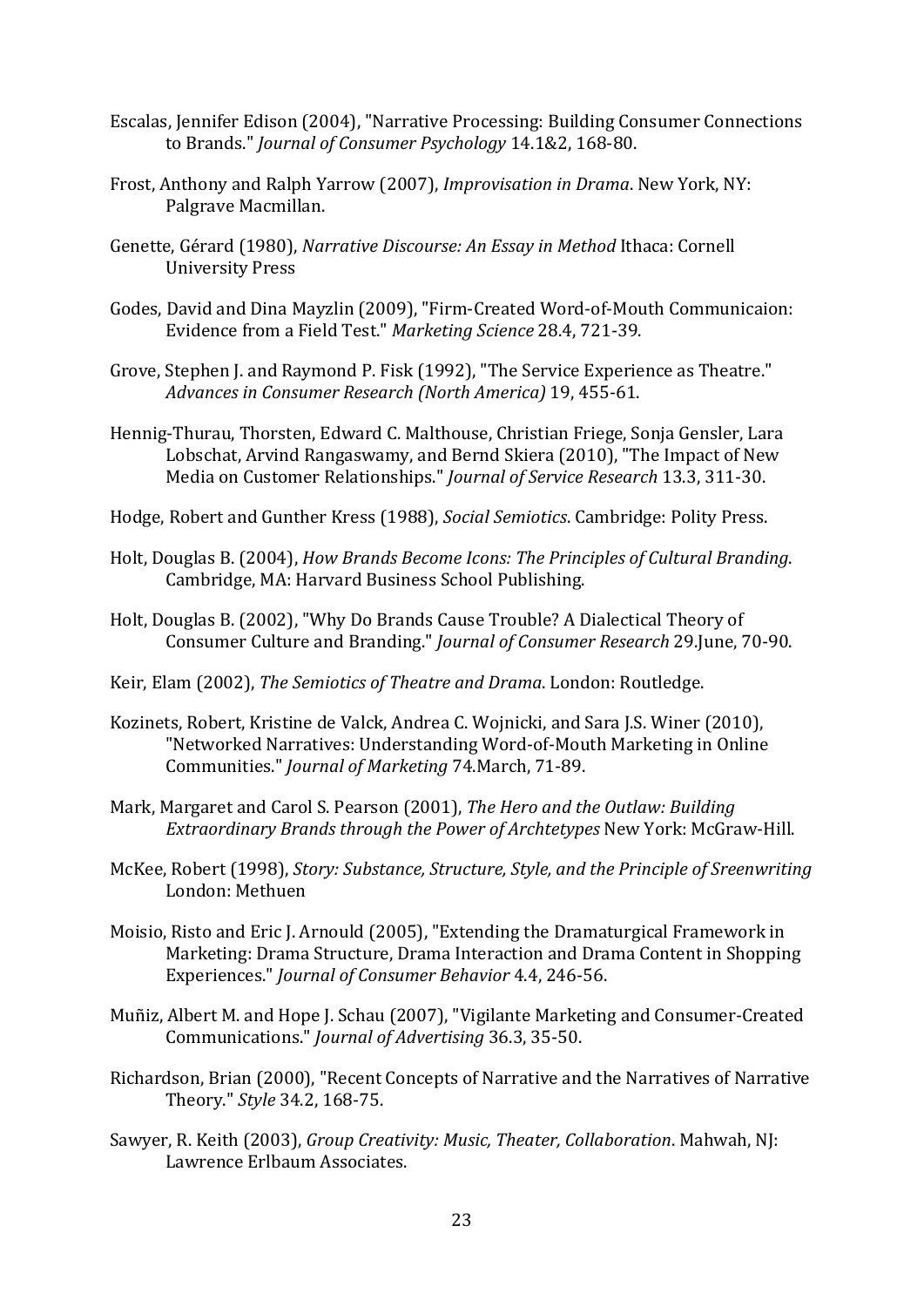- <span id="page-24-1"></span>Schank, Roger C. (1999), *Dynamic Memory Revisited*. Cambridge, UK Cambridge University Press.
- <span id="page-24-4"></span>Schau, Hope Jensen, Albert M. Muñiz, and Eric J. Arnould (2009), "How Brand Community Practices Create Value." *Journal of Marketing* 73.September, 30-51.
- <span id="page-24-8"></span>Shankar, Avi, Richard Elliott, and Christina Goulding (2001), "Understanding Consumption: Contributions from a Narrative Perspective." *Journal of Marketing Management* 17, 429-53.
- <span id="page-24-6"></span>Smiley, Sam and Norman A. Bert (2005), *Playwriting: The Structure of Action, Revised and Expanded*. New Haven: Yale University Press.
- <span id="page-24-7"></span>Sonnenburg, Stephan (2004), "Creativity in Communication: A Theoretical Framework for Collaborative Product Creation " *Creativity and Innovation Management* 13.4, 254-62.
- <span id="page-24-9"></span>Stern, Barbara B. (1994), "Classical and Vignette Television Advertising Dramas: Structural Models, Formal Analysis, and Consumer Effects." *Journal of Consumer Research* 20.March, 601-15.
- <span id="page-24-10"></span>Stern, Barbara B. (1995), "Consumer Myths: Frye's Taxonomy and the Structural Analysis of Consumption Text." *Journal of Consumer Research* 22.September, 165- 85.
- <span id="page-24-3"></span>Vargo, Stephen L. and Robert F. Lusch (2004), "Evolving to a New Dominant Logic for Marketing." *Journal of Marketing* 68.January, 1-17.
- <span id="page-24-11"></span>Vera, Dusya and Mary Crossan (2004), "Theatrical Improvisation: Lessons for Organizations." *Organization Studies* 25.5, 727-49.
- <span id="page-24-5"></span>Weick, Karl E. (1995), *Sensemaking in Organizations*. Thousand Oaks, California: Sage.
- <span id="page-24-0"></span>Woodside, Arch G. (2010), "Brand-Consumer Storytelling Theory and Research: Introduction to a Psychology & Marketing Special Issue." *Psychology & Marketing*  27.6, 531-40.
- <span id="page-24-2"></span>Woodside, Arch G., Suresh Sood, and Kenneth E. Miller (2008), "When Consumers and Brands Talk: Storytelling Theory and Research in Psychology and Marketing." *Psychology and Marketing* 25.2, 97-145.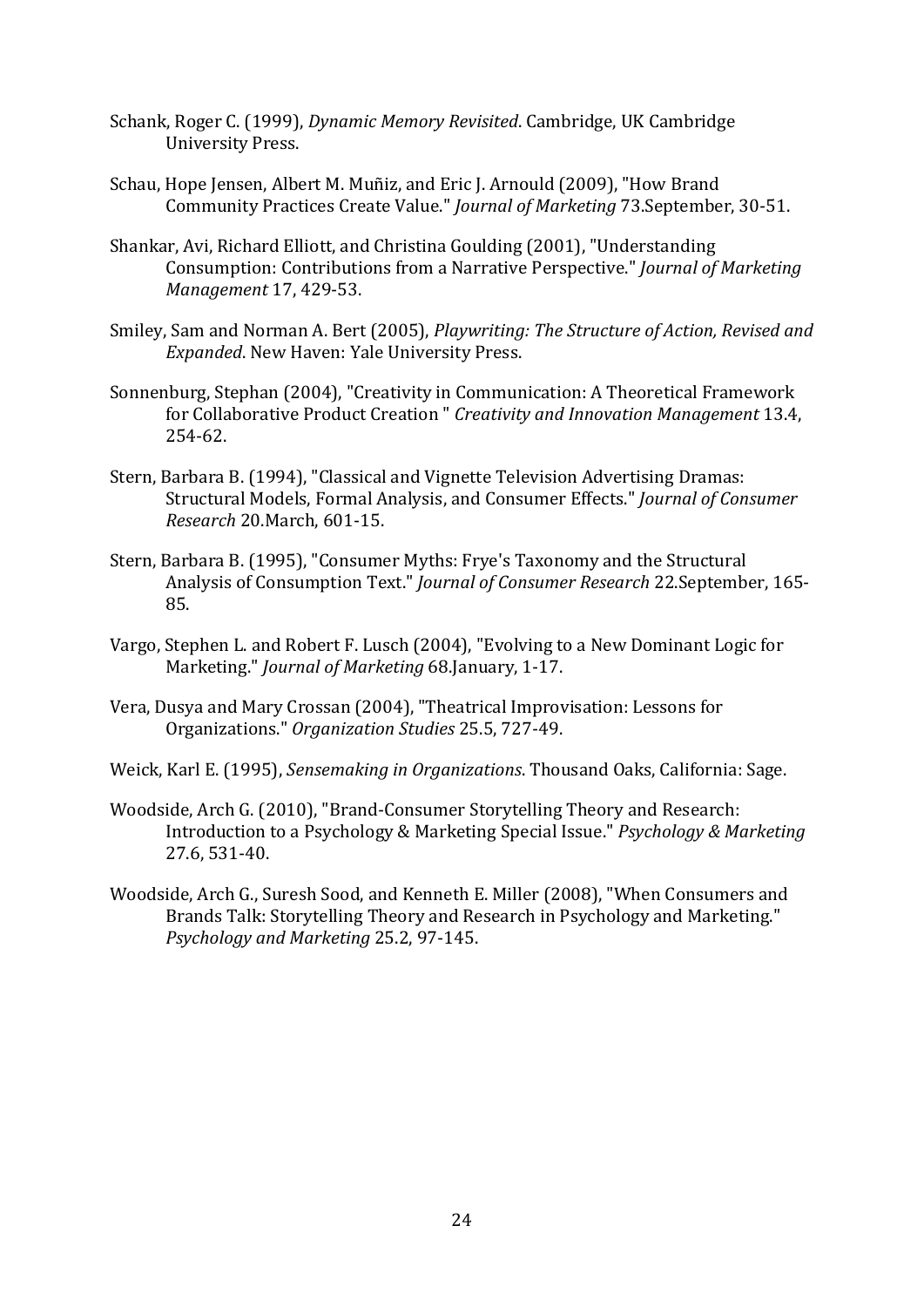# **Figure 1: Dove YouTube spot 'Evolution', Source: Unilever 2006**



# **Figure2: Dove print ad for Real Beauty, Source: Unilever 2008**

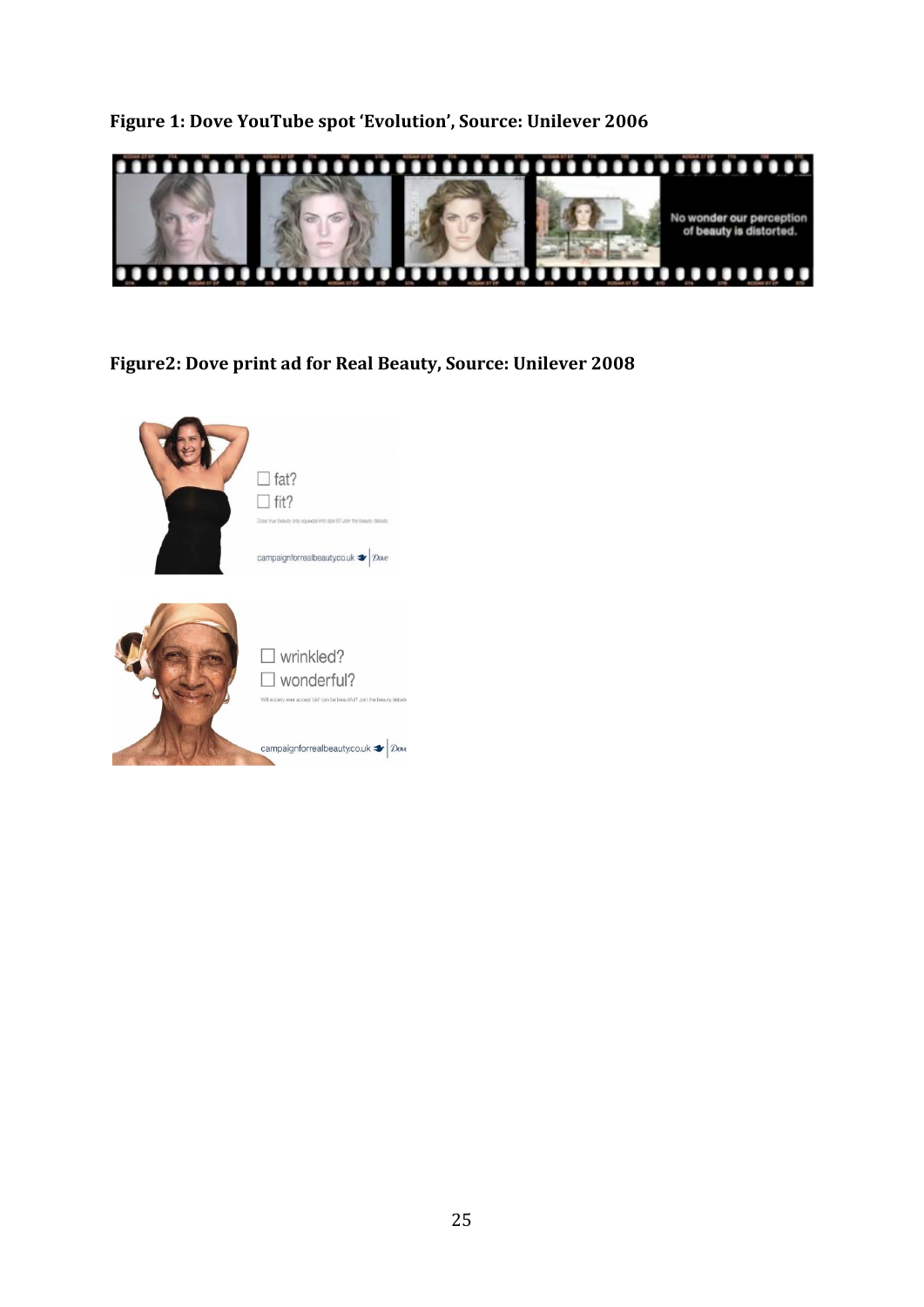# **Figure 3: The co-creation of the ongoing brand narrative (based on Sawyer 2003)**



 $N(t)$  = The ongoing co-created narrative active for a specific conversational time (t)

Conversational time

**Figure 4: Apple 'Think Different', Source: Apple 2000**



# **Figure 5: iPhone 4s' app Siri**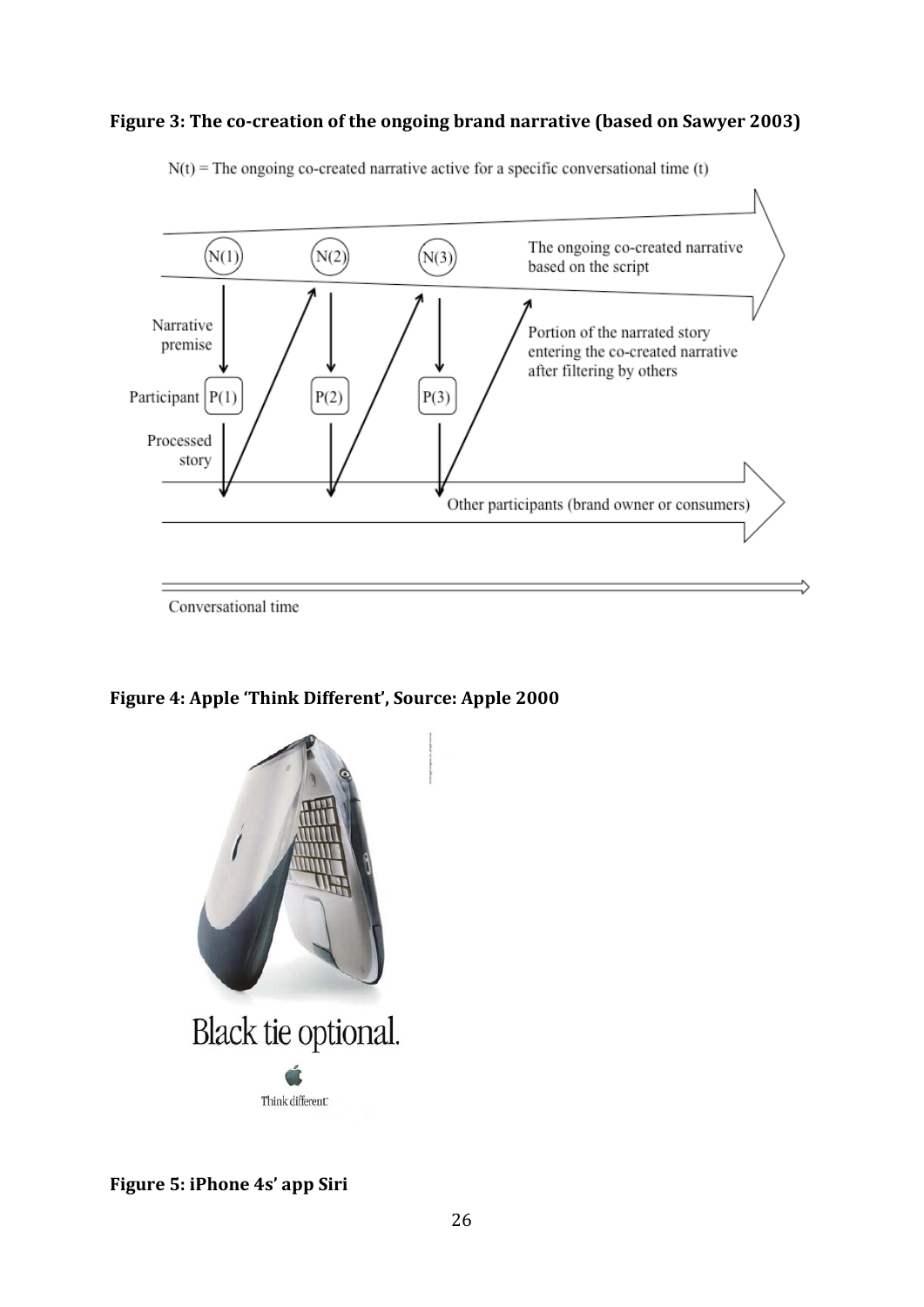

**Figure 6: Harley Davidson riders, Source: Facebook 2011**